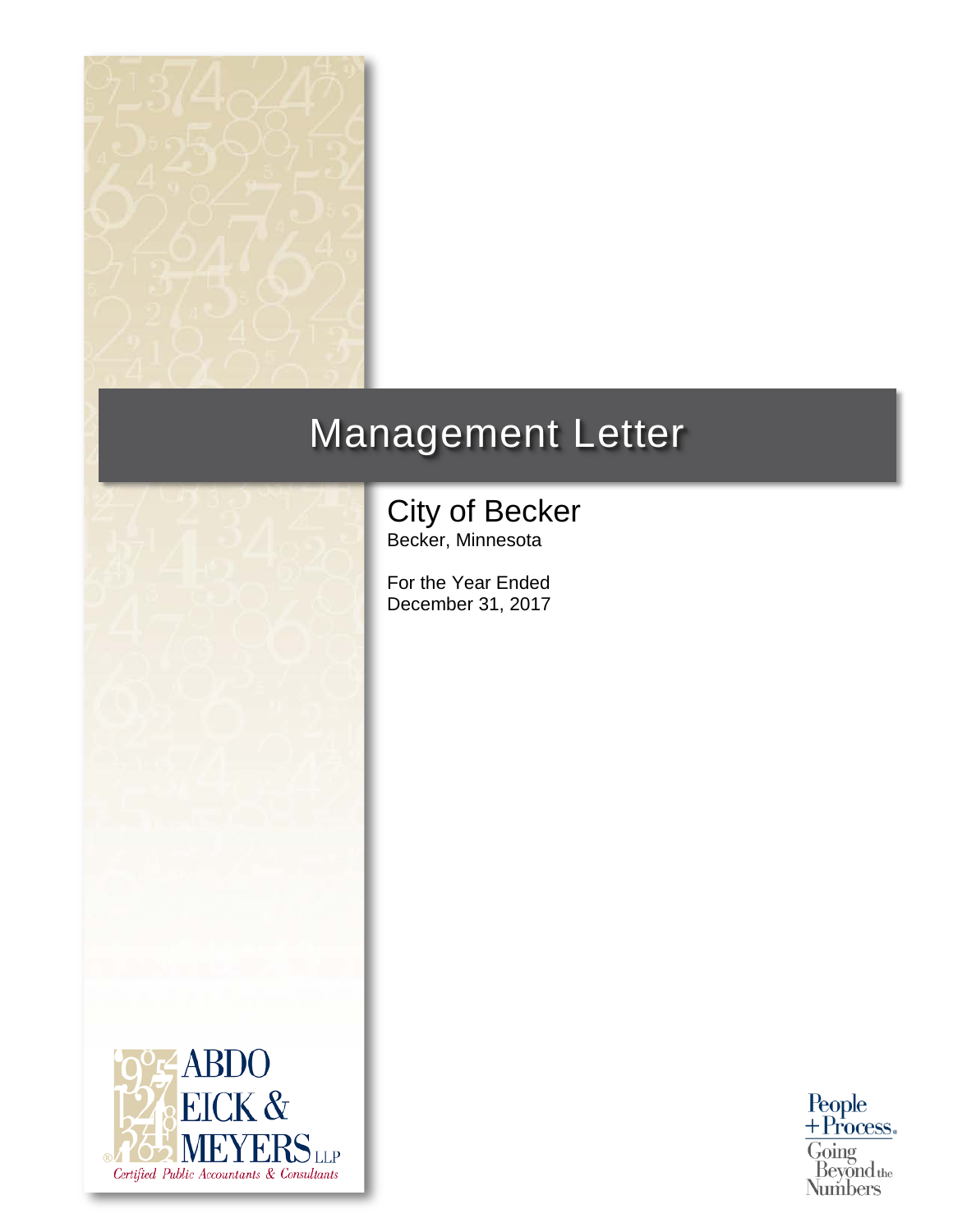May 16, 2018



Management, Honorable Mayor and City Council City of Becker, Minnesota

We have audited the financial statements of the governmental activities, the business-type activities, each major fund and the aggregate remaining fund information of the City of Becker, Minnesota (the City), for the year ended December 31, 2017. Professional standards require that we provide you with information about our responsibilities under generally accepted auditing standards as well as certain information related to the planned scope and timing of our audit. We have communicated such information in our letter dated October 30, 2017. Professional standards require that we provide you with the following information related to our audit.

# **Our Responsibility under Auditing Standards Generally Accepted in the United States of America**

As stated in our engagement letter, our responsibility, as described by professional standards, is to express opinions about whether the financial statements, prepared by management with your oversight, are fairly presented, in all material respects, in conformity with accounting principles generally accepted in the United States of America. Our audit of the financial statements does not relieve you or management of your responsibilities.

Our responsibility is to plan and perform the audit to obtain reasonable, but not absolute, assurance that the financial statements are free of material misstatement. As part of our audit, we considered the internal control over financial reporting of the City. Such considerations were solely for the purpose of determining our audit procedures and not to provide any assurance concerning such internal control over financial reporting. We are responsible for communicating significant matters related to the audit that are, in our professional judgment, relevant to your responsibilities in overseeing the financial reporting process. However, we are not required to design procedures specifically to identify such matters.

# **Significant Audit Findings**

In planning and performing our audit of the financial statements, we considered the City's internal control over financial reporting (internal control) to determine the audit procedures that are appropriate in the circumstances for the purpose of expressing our opinions on the financial statements, but not for the purpose of expressing an opinion on the effectiveness of the City's internal control. Accordingly, we do not express an opinion on the effectiveness of the City's internal control.

A *deficiency in internal control* exists when the design or operation of a control does not allow management or employees, in the normal course of performing their assigned functions, to prevent, or detect and correct, misstatements on a timely basis. A *material weakness* is a deficiency, or a combination of deficiencies, in internal control, such that there is a reasonable possibility that a material misstatement of the entity's financial statements will not be prevented, or detected and corrected on a timely basis. A *significant deficiency* is a deficiency, or a combination of deficiencies, in internal control that is less severe than a material weakness, yet important enough to merit attention by those charged with governance.

Our consideration of internal control was for the limited purpose described in the first paragraph of this section and was not designed to identify all deficiencies in internal control that might be material weaknesses or significant deficiencies and therefore, material weaknesses or significant deficiencies may exist that were not identified. Given these limitations, during our audit we did not identify any deficiencies in internal control that we consider to be material weaknesses. However, material weaknesses may exist that have not been identified.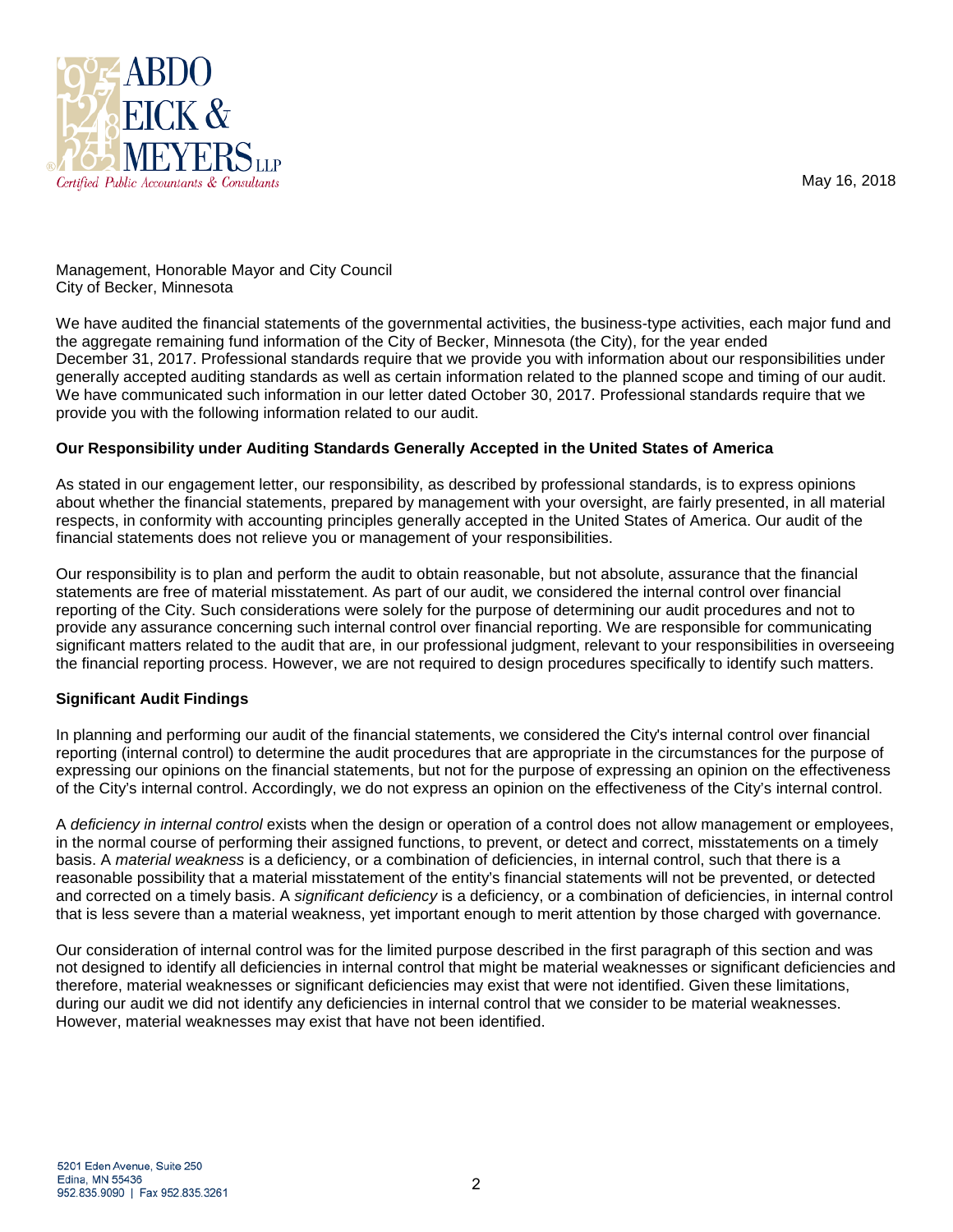#### **Compliance and Other Matters**

As part of obtaining reasonable assurance about whether the City's financial statements are free from material misstatement, we performed tests of its compliance with certain provisions of laws, regulations, contracts, and grant agreements, noncompliance with which could have a direct and material effect on the determination of financial statement amounts. However, providing an opinion on compliance with those provisions was not an objective of our audit, and accordingly, we do not express such an opinion. The results of our tests disclosed no instances of noncompliance or other matters that are required to be reported under *Government Auditing Standards* or Minnesota statutes.

#### **Other Matters**

The following item did not materially affect the financial statements, however we feel should be brought to your attention for future improvements.

#### **Golf Course Deposits**

| Condition:                                   | During the course of the audit, we discussed the receipts from the point of sale system (POS) to<br>when the actual deposit at the bank happens. Through our discussions, there continues to be a<br>delay from receipts coming into the POS system to when they get deposited to when the<br>information is brought to City Hall. |
|----------------------------------------------|------------------------------------------------------------------------------------------------------------------------------------------------------------------------------------------------------------------------------------------------------------------------------------------------------------------------------------|
| Criteria:                                    | Internal controls should be in place to ensure adequate internal control over safeguarding of<br>assets and the reliability of financial records and reporting. The deposit support that is brought to<br>City Hall, should agree to deposits that are deposited at the bank, including credit card<br>information.                |
| Cause:                                       | Lack of reconciliation by golf staff to actual daily bank deposits.                                                                                                                                                                                                                                                                |
| Effect:                                      | The reconciliation of the golf records is left to the accounting staff at City Hall and adds additional<br>time to piece information together.                                                                                                                                                                                     |
| Recommendation:                              | We recommend the golf staff reconcile the daily POS records to the bank deposit to ensure City<br>Hall staff can reconcile records efficiently.                                                                                                                                                                                    |
| <b>Policies and Procedures - Golf Course</b> |                                                                                                                                                                                                                                                                                                                                    |
| Condition:                                   | Currently the City has a limited number of written policies and procedural manuals for the City's<br>golf course.                                                                                                                                                                                                                  |
| Criteria:                                    | Written policies and procedures surrounding daily processes, internal controls, cash deposits and<br>inventory counting and management, and any additional policies and procedures deemed<br>important by the City Council.                                                                                                        |
| Cause:                                       | Policies and procedures have not previously been adopted.                                                                                                                                                                                                                                                                          |
| Effect:                                      | Absent policies, it is more likely the processes to account for the activities mentioned to be<br>inefficient or to fail. This is especially true in times of turnover. It could also lead to omission of                                                                                                                          |

*Recommendation:* We recommend the City create and adopted written policies and procedures as mentioned above. These procedures will be created uniquely for the City with input from Finance staff as well as Golf staff.

information if processes are agreed upon and clear.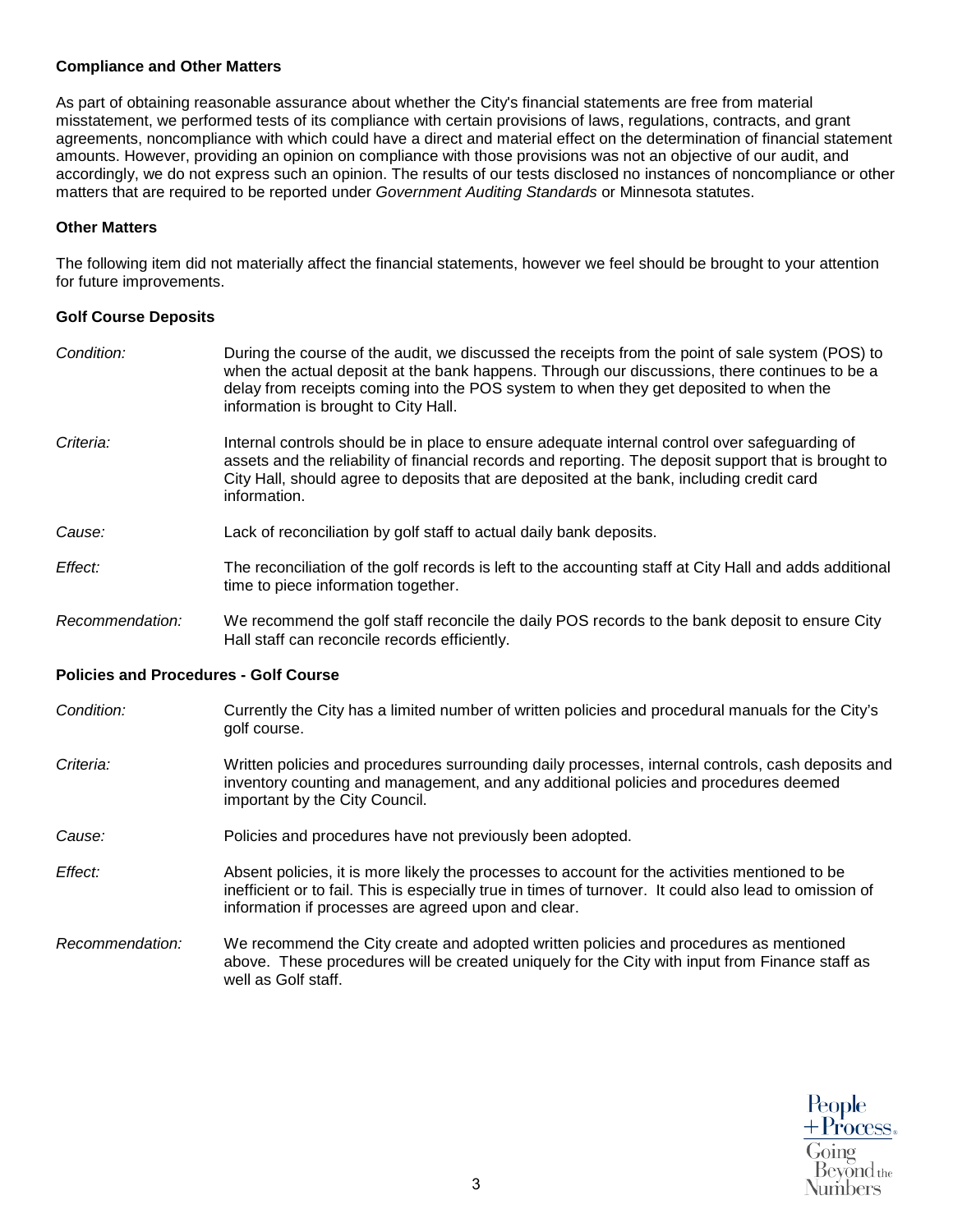## **Qualitative Aspects of Accounting Practices**

Management is responsible for the selection and use of appropriate accounting policies. The significant accounting policies used by the City are described in Note 1 to the financial statements. No new accounting policies were adopted and the application of existing policies were not changed during the year ended December 31, 2017. We noted no transactions entered into by the governmental unit during the year for which there is a lack of authoritative guidance or consensus. All significant transactions have been recognized in the financial statements in the proper period.

Accounting estimates are an integral part of the financial statements prepared by management and are based on management's knowledge and experience about past and current events and assumptions about future events. Certain accounting estimates are particularly sensitive because of their significance to the financial statements and because of the possibility that future events affecting them may differ significantly from those expected. The most sensitive estimates affecting the financial statements were capital asset basis, depreciation, compensated absences, and the liability for the City's pensions.

- Management's estimate of depreciation is based on estimated useful lives of the assets. Depreciation is calculated using the straight-line method.
- Allocations of gross wages and payroll benefits are approved by the City Council within the City's budget and are derived from each employee's estimated time to be spent servicing the respective function of the City. These allocations are also used in allocating accrued compensated absences payable.
- Management's estimate of its pension liability is based on several factors including, but not limited to, anticipated investment return rate, retirement age for active employees, life expectancy, salary increases and form of annuity payment upon retirement.

We evaluated the key factors and assumptions used to develop these accounting estimates in determining that it is reasonable in relation to the financial statements taken as a whole. The disclosures in the financial statements are neutral, consistent, and clear. Certain financial statement disclosures are particularly sensitive because of their significance to financial statement users.

#### **Difficulties Encountered in Performing the Audit**

We encountered no significant difficulties in dealing with management in performing and completing our audit.

#### **Corrected and Uncorrected Misstatements**

Professional standards require us to accumulate all known and likely misstatements identified during the audit, other than those that are trivial, and communicate them to the appropriate level of management. Management has corrected all such misstatements. In addition, none of the misstatements detected as a result of audit procedures and corrected by management were material, either individually or in the aggregate, to each opinion unit's financial statements taken as a whole.

We assisted in preparing a number of year end accounting entries. These were necessary to adjust the City's records at year end to correct ending balances. The City should establish more detailed processes and procedures to reduce the total number of entries in each category. The City will receive better and timelier information if the preparation of year end entries is completed internally.

#### **Disagreements with Management**

For purposes of this letter, professional standards define a disagreement with management as a financial accounting, reporting, or auditing matter, whether or not resolved to our satisfaction, that could be significant to the financial statements or the auditor's report. We are pleased to report that no such disagreements arose during the course of our audit.

#### **Management Representations**

We have requested certain representations from management that are included in the management representations letter dated May 16, 2018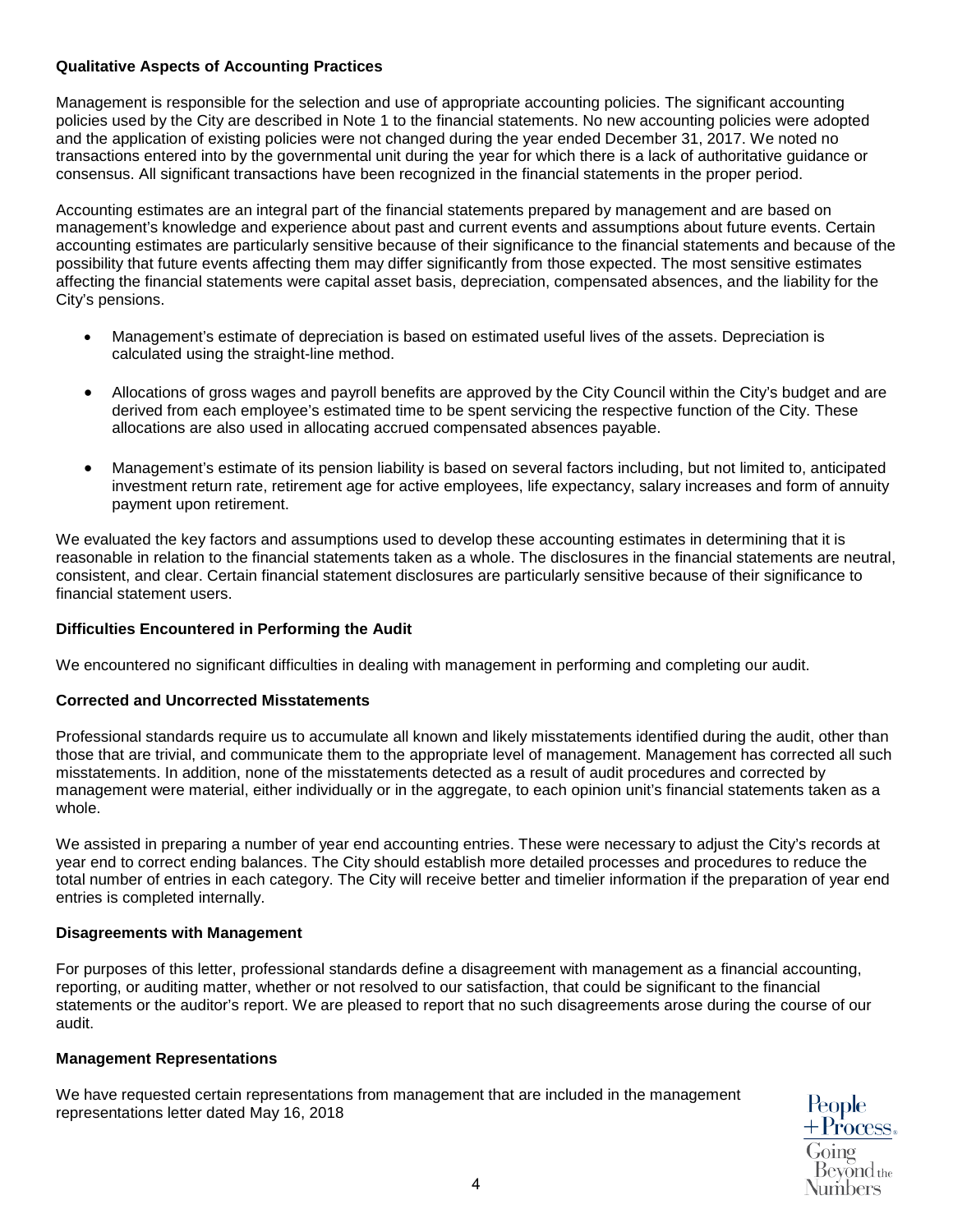### **Management Consultations with Other Independent Accountants**

In some cases, management may decide to consult with other accountants about auditing and accounting matters, similar to obtaining a "second opinion" on certain situations. If a consultation involves application of an accounting principle to the City's financial statements or a determination of the type of auditor's opinion that may be expressed on those statements, our professional standards require the consulting accountant to check with us to determine that the consultant has all the relevant facts. To our knowledge, there were no such consultations with other accountants.

#### **Other Audit Findings or Issues**

We generally discuss a variety of matters, including the application of accounting principles and auditing standards, with management each year prior to retention as the City's auditors. However, these discussions occurred in the normal course of our professional relationship and our responses were not a condition to our retention.

### **Other Matters**

We applied certain limited procedures to the required supplementary information (RSI) (Management's Discussion and Analysis, the Schedules of Employer's Share of the Net Pension Liability, the Schedules of Employer's Contributions, and the Schedule of Changes in Net Pension Liability (Asset) and Related Ratios), which is information that supplements the basic financial statements. Our procedures consisted of inquiries of management regarding the methods of preparing the information and comparing the information for consistency with management's responses to our inquiries, the basic financial statements, and other knowledge we obtained during our audit of the basic financial statements. We did not audit the RSI and do not express an opinion or provide any assurance on the RSI.

We were engaged to report on the supplementary information (combining and individual fund financial statements and schedules and schedule of federal awards), which accompany the financial statements but are not RSI. With respect to this supplementary information, we made certain inquiries of management and evaluated the form, content, and methods of preparing the information to determine that the information complies with accounting principles generally accepted in the United States of America, the method of preparing it has not changed from the prior period, and the information is appropriate and complete in relation to our audit of the financial statements. We compared and reconciled the supplementary information to the underlying accounting records used to prepare the financial statements or to the financial statements themselves.

We were not engaged to report on the introductory section, which accompany the financial statements but is not RSI. We did not audit or perform other procedures on this other information and we do not express an opinion or provide any assurance on it.

#### **Other Items**

As part of our audit procedures we performed procedures/walkthroughs of transaction cycles performed during operation of the community center and golf course. We discussed the procedures performed related to the receipts, disbursements, payroll and inventory transaction cycles with staff and documented the steps performed and understanding of processes. Walkthroughs were completed for randomly selected receipts and disbursements, determining that procedures were being performed as documented. We also completed an inventory test count at the golf course. As a result of the procedures performed, we noted procedures were performed as described and in accordance with City policies, and no significant discrepancies during testing completed.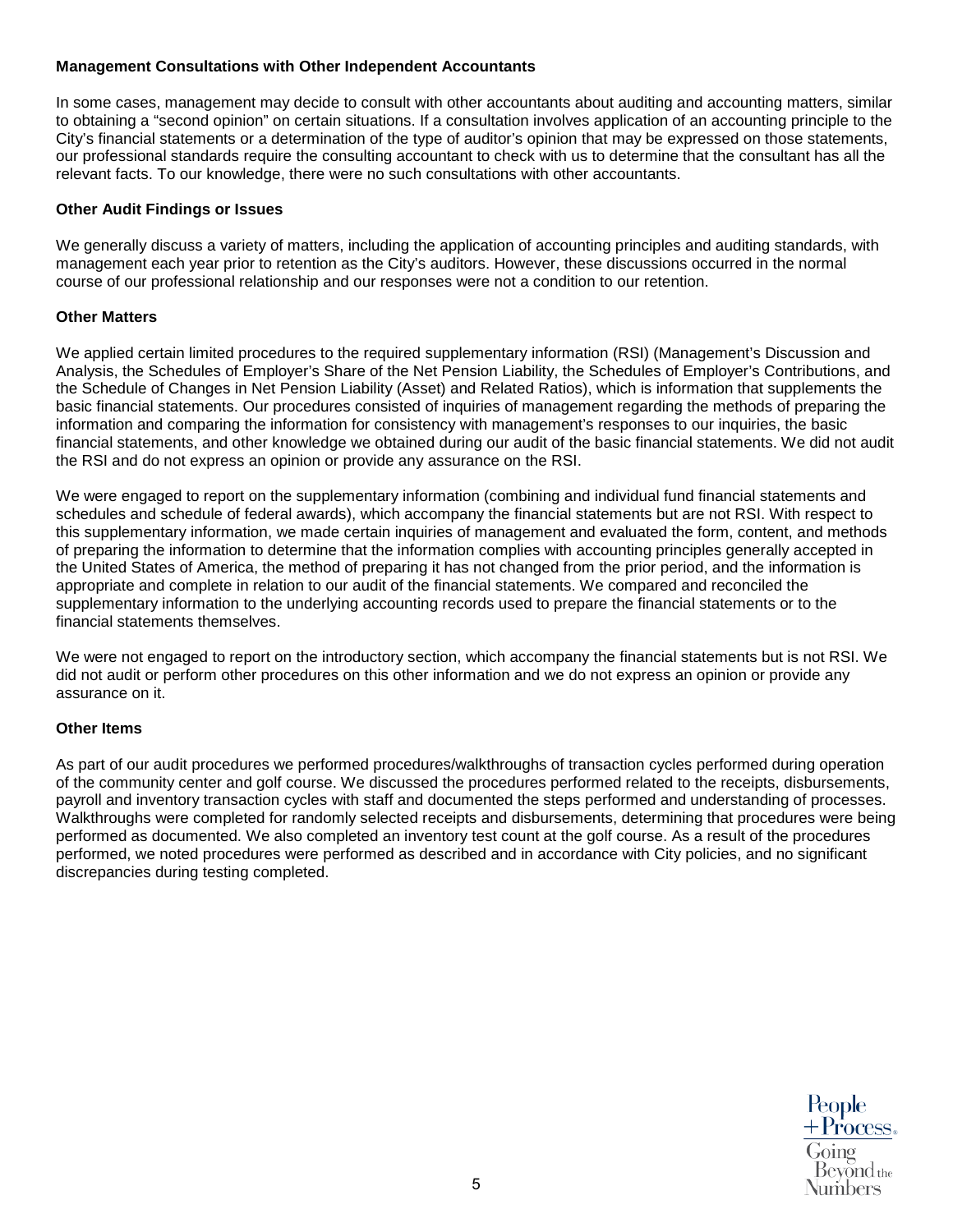# **Financial Position and Results of Operations**

Our principal observations and recommendations are summarized on the following pages. These recommendations resulted from our observations made in connection with our audit of the City's financial statements for the year ended December 31, 2017.

## **General Fund**

The General fund is used to account for resources traditionally associated with government, which are not required legally or by sound principal management to be accounted for in another fund. The General fund balance increased \$64,149 from 2016. The total ending fund balance of \$1,643,882 is 47.6 percent of current year expenditures and transfers out. We recommend the fund balance be maintained at a level sufficient to fund operations until the major revenue sources are received in June. The City has formally adopted a fund balance policy for the General fund which is to maintain a minimum unrestricted fund balance of 40 percent of the next year's budgeted expenditures for cash-flow timing needs. The General funds unrestricted fund balance as a percentage of 2018 budgeted expenditures is 45.2 percent at year end. The City's ending fund balance is above their target level.

# **Fund Balance**

A table summarizing the unrestricted and total General fund balance in relation to budget follows.

| Year | Unrestricted<br><b>Fund Balance</b><br>December 31 | Total<br><b>Fund Balance</b><br>December 31 | <b>Budget</b><br>Year | General<br>Fund<br><b>Budget</b> | Percent<br>of Unrestricted<br><b>Fund Balance</b><br>to Budget | Percent<br>of Total<br><b>Fund Balance</b><br>to Budget |
|------|----------------------------------------------------|---------------------------------------------|-----------------------|----------------------------------|----------------------------------------------------------------|---------------------------------------------------------|
| 2013 | ,082,293<br>S                                      | 1,210,242<br>\$.                            | 2014                  | 3,001,406<br>\$                  | $\%$<br>36.1                                                   | $\%$<br>40.3                                            |
| 2014 | 1,166,987                                          | 1,429,661                                   | 2015                  | 3,946,739                        | 29.6                                                           | 36.2                                                    |
| 2015 | 1.451.525                                          | 1,693,779                                   | 2016                  | 2,972,155                        | 48.8                                                           | 57.0                                                    |
| 2016 | 1,504,669                                          | 1,579,733                                   | 2017                  | 3,232,073                        | 46.6                                                           | 48.9                                                    |
| 2017 | 1,608,413                                          | 1,643,882                                   | 2018                  | 3,555,786                        | 45.2                                                           | 46.2                                                    |



# **Unrestricted Fund Balance as a Percent of Next Year's Budget**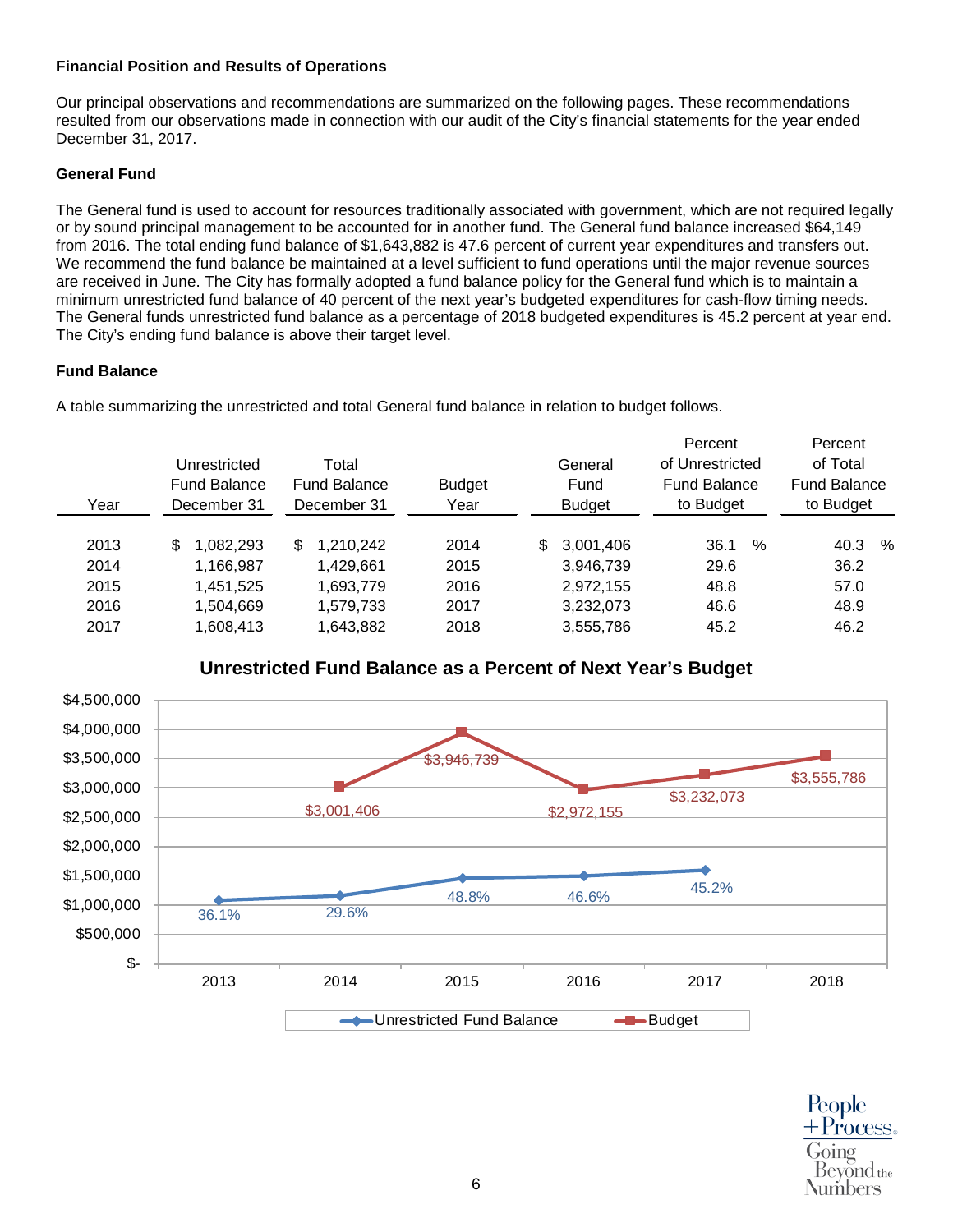The purposes and benefits of a fund balance are as follows:

- Expenditures are incurred somewhat evenly throughout the year. However, property tax and state aid revenues are not received until the second half of the year. An adequate fund balance will provide the cash flow required to finance the governmental fund expenditures.
- Expenditures not anticipated at the time the annual budget was adopted may need immediate City Council action. These would include capital outlay, replacement, lawsuits and other items. An adequate fund balance will provide the financing needed for such expenditures.
- A strong fund balance will assist the City in maintaining, improving or obtaining its bond rating. The result will be better interest rates in future bond sales.

A summary of the 2017 operations are as follows:

|                             | Final           |                 |                     |               |
|-----------------------------|-----------------|-----------------|---------------------|---------------|
|                             | <b>Budget</b>   | Actual          |                     | Variance with |
|                             | Amounts         | Amounts         | <b>Final Budget</b> |               |
|                             |                 |                 |                     |               |
| Revenues                    | \$<br>3,232,073 | 3,520,764<br>\$ | \$                  | 288,691       |
| Expenditures                | 3,232,073       | 2,956,615       |                     | 275,458       |
| <b>Excess of Revenues</b>   |                 |                 |                     |               |
| <b>Over Expenditures</b>    |                 | 564,149         |                     | 564,149       |
| <b>Other Financing Uses</b> |                 |                 |                     |               |
| Transfers out               |                 | (500,000)       |                     | (500,000)     |
| Net Change in Fund Balances |                 | 64,149          |                     | 64,149        |
| Fund Balances, January 1    | 1,579,733       | 1,579,733       |                     |               |
| Fund Balances, December 31  | 1,579,733<br>S. | 1,643,882<br>\$ | \$                  | 64,149        |

- Revenues exceeded budgeted expectations by \$288,691. This is primarily related to revenues from intergovernmental revenue and licenses and permits being over budget by \$105,064 and \$55,289, respectively. Within intergovernmental revenues, state fire aid, police state aid, and other grants were \$19,859, \$13,684 and \$58,542 over budget, respectively.
- The total expenditures had a positive budget variance of \$275,458. The main reason was due to general government and public works expenditures being under budget by \$94,634 and \$162,143, respectively. General government had a positive budget variance mainly due to less than anticipated personal services due to turnover in the finance department. Within public works, personal services were approximately \$61,254 less than budget due less hours worked in the public works department. Also, within public works, supplies and other services and charges were under budget by \$44,270 and \$56,619, respectively.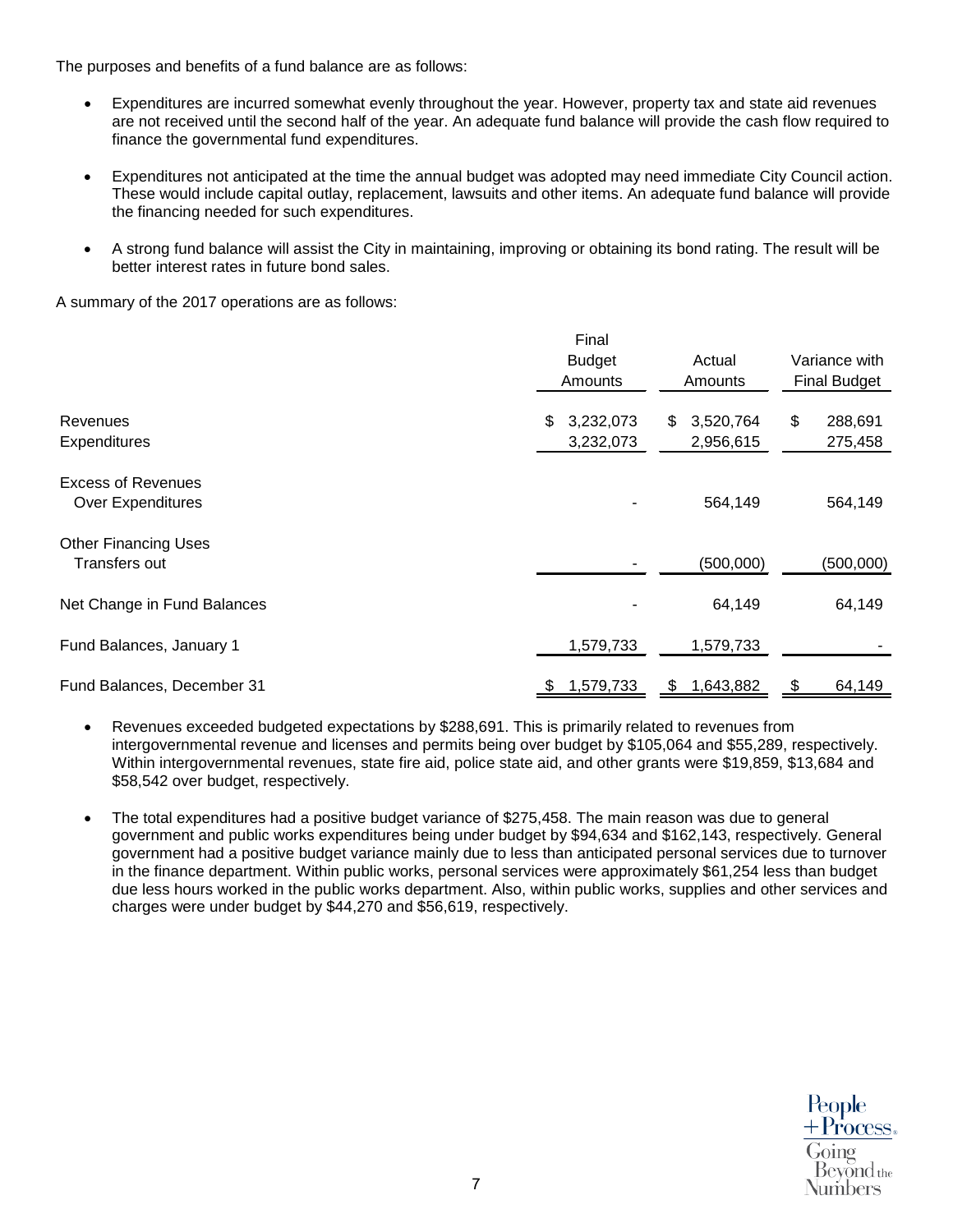A more detailed comparison of General fund revenues and transfers for the last three years is as follows:

|                              |    |           |    |           |    |           | Percent of |   |            |     |
|------------------------------|----|-----------|----|-----------|----|-----------|------------|---|------------|-----|
| <b>Revenue Source</b>        |    | 2015      |    | 2016      |    | 2017      | Total      |   | Per Capita |     |
| Taxes                        | \$ | 3,678,280 | S. | 2,643,930 | \$ | 2,962,276 | 84.1 %     |   | \$         | 620 |
| Licenses and Permits         |    | 98,549    |    | 88,394    |    | 133,689   | 3.8        |   |            | 28  |
| Intergovernmental            |    | 222,323   |    | 159,297   |    | 216,352   | 6.2        |   |            | 45  |
| <b>Charges for Services</b>  |    | 111,562   |    | 142,810   |    | 118.056   | 3.4        |   |            | 25  |
| <b>Fines and Forfeitures</b> |    | 14,270    |    | 19,759    |    | 43.430    | 1.2        |   |            | 9   |
| <b>Special Assessments</b>   |    | 34.823    |    | 34.779    |    | 13.576    | 0.4        |   |            | 3   |
| Interest on Investments      |    | 25,957    |    | 12.074    |    | 11,792    | 0.3        |   |            | 2   |
| Miscellaneous                |    | 20,237    |    | 12,089    |    | 21,593    | 0.6        |   |            | 5   |
| Total Revenues and Transfers | S  | 4,206,001 | S. | 3,113,132 |    | 3.520.764 | 100.0      | % | \$         | 737 |

The revenues and transfers summarized above are graphically presented as follows:



# **General Fund Revenues by Source**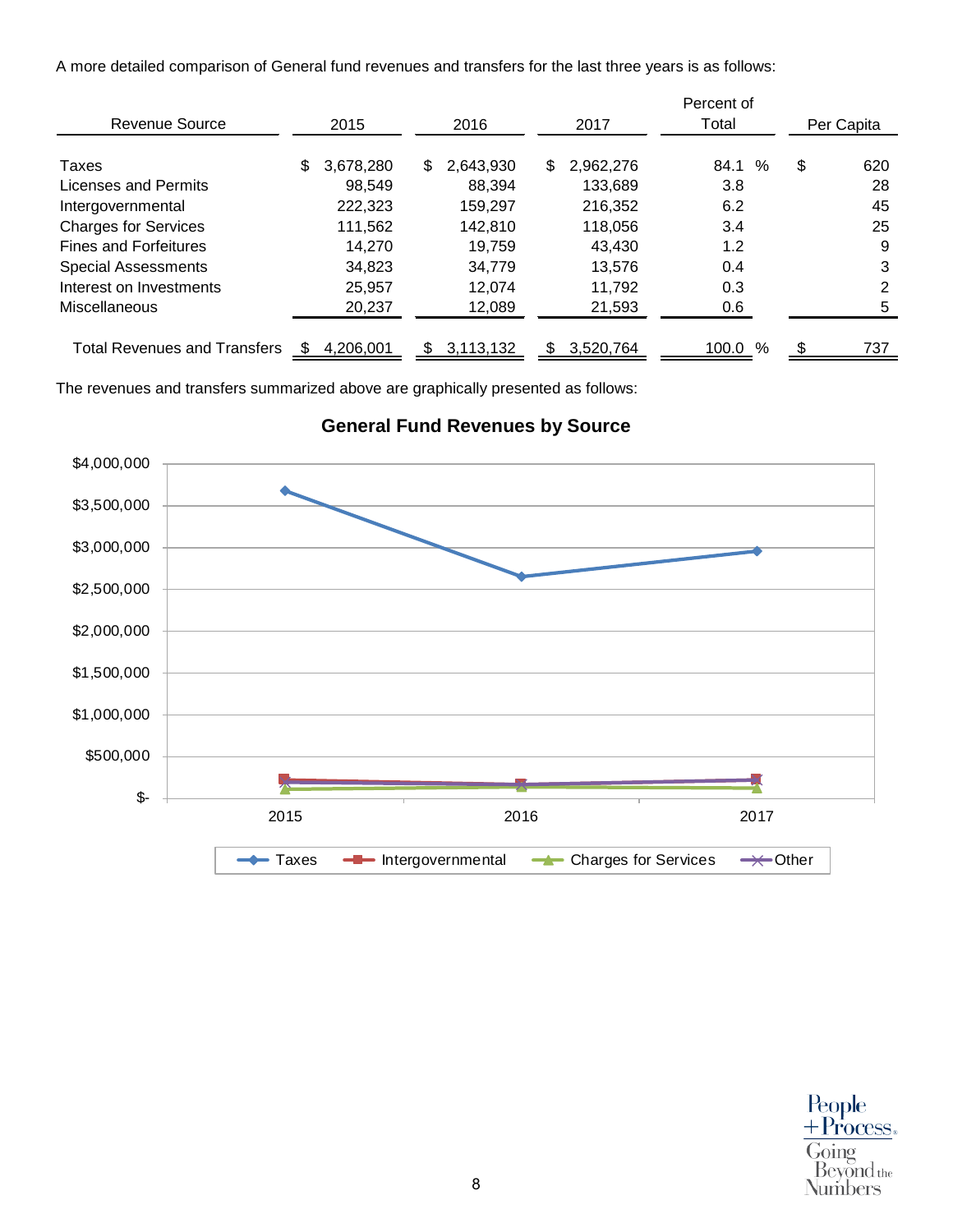A more detailed comparison of expenditures and transfers for the last three years is as follows:

|                           |               |               |               | Percent of    | Per       | Peer Group |
|---------------------------|---------------|---------------|---------------|---------------|-----------|------------|
| Program                   | 2015          | 2016          | 2017          | Total         | Capita    | Per Capita |
| Current                   |               |               |               |               |           |            |
| General government        | \$<br>744.156 | \$<br>800,283 | \$<br>879,296 | $\%$<br>25.4  | \$<br>184 | \$<br>148  |
| Public safety             | 886,186       | 878,015       | 918,488       | 26.6          | 192       | 233        |
| Public works              | 609,359       | 765,321       | 833,057       | 24.1          | 174       | 118        |
| Culture and recreation    | 200,919       | 180,773       | 238,357       | 6.9           | 50        | 62         |
| <b>Total Current</b>      | 2,440,620     | 2,624,392     | 2,869,198     | 83.0          | 600       | 561        |
| Capital Outlay            | 50,864        | 102,786       | 87.417        | 2.5           | 18        | 29         |
| <b>Transfers Out</b>      | 1,450,399     | 500,000       | 500,000       | 14.5          | 105       |            |
| <b>Total Expenditures</b> |               |               |               |               |           |            |
| And Transfers             | 3,941,883     | 3,227,178     | 3,456,615     | 100.0<br>$\%$ | 723       | 590        |

The above chart compares the amount the City spends per capita, in comparison to a peer group. The peer group average is compiled from information requested from the Office of the State Auditor for fourth class cities (populations 2,500 - 10,000) across the State.

The expenditures and transfers summarized above are graphically presented as follows:



# **General Fund Expenditures and Transfers by Program**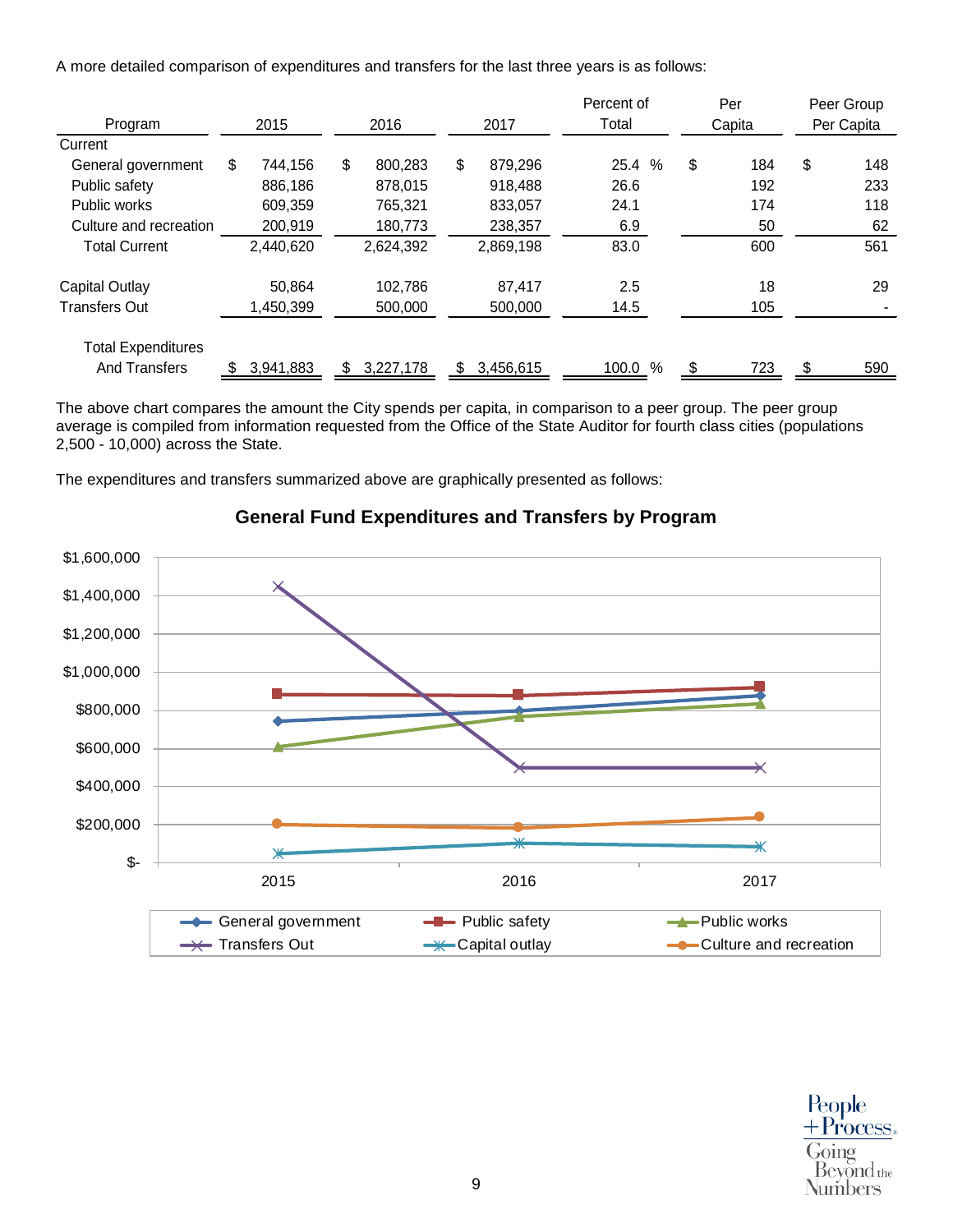# **Special Revenue Funds**

Special revenue funds are a classification of funds to account for revenues and related expenditures segregated by City policy (committed) or federal or state statutes (restricted) for specific purposes. The fund balances of the special revenue funds were as follows at December 31, 2017 and 2016:

|                         | <b>Fund Balances</b> |          |           |    |            |  |  |  |  |
|-------------------------|----------------------|----------|-----------|----|------------|--|--|--|--|
|                         | December 31,         | Increase |           |    |            |  |  |  |  |
| Fund                    | 2017                 | 2016     |           |    | (Decrease) |  |  |  |  |
| Major                   |                      |          |           |    |            |  |  |  |  |
| <b>Community Center</b> | \$<br>141.609        | \$       | (25, 582) | \$ | 167,191    |  |  |  |  |
| Nonmajor                |                      |          |           |    |            |  |  |  |  |
| <b>Fire Department</b>  | 758,576              |          | 552,478   |    | 206,098    |  |  |  |  |
| Economic Development    | 405,021              |          | 385,579   |    | 19,442     |  |  |  |  |
|                         |                      |          |           |    |            |  |  |  |  |
| Total                   | 1,305,206            |          | 912,475   | \$ | 392,731    |  |  |  |  |

All funds should have sufficient resources to provide for their operations but occasionally deficits will occur.

- The Fire Department fund increased \$206,098 due to lower than budget current year expenditures and total intergovernmental revenue and miscellaneous revenue over budget by \$27,366 and \$30,524 respectively.
- The Economic Development fund increased \$19,442 during the year. The fund received grant funding for economic development expenditures in 2017.
- The Community Center fund balance increased \$167,191 from 2016 as a result of charges for services increasing from prior year as a result of new programming.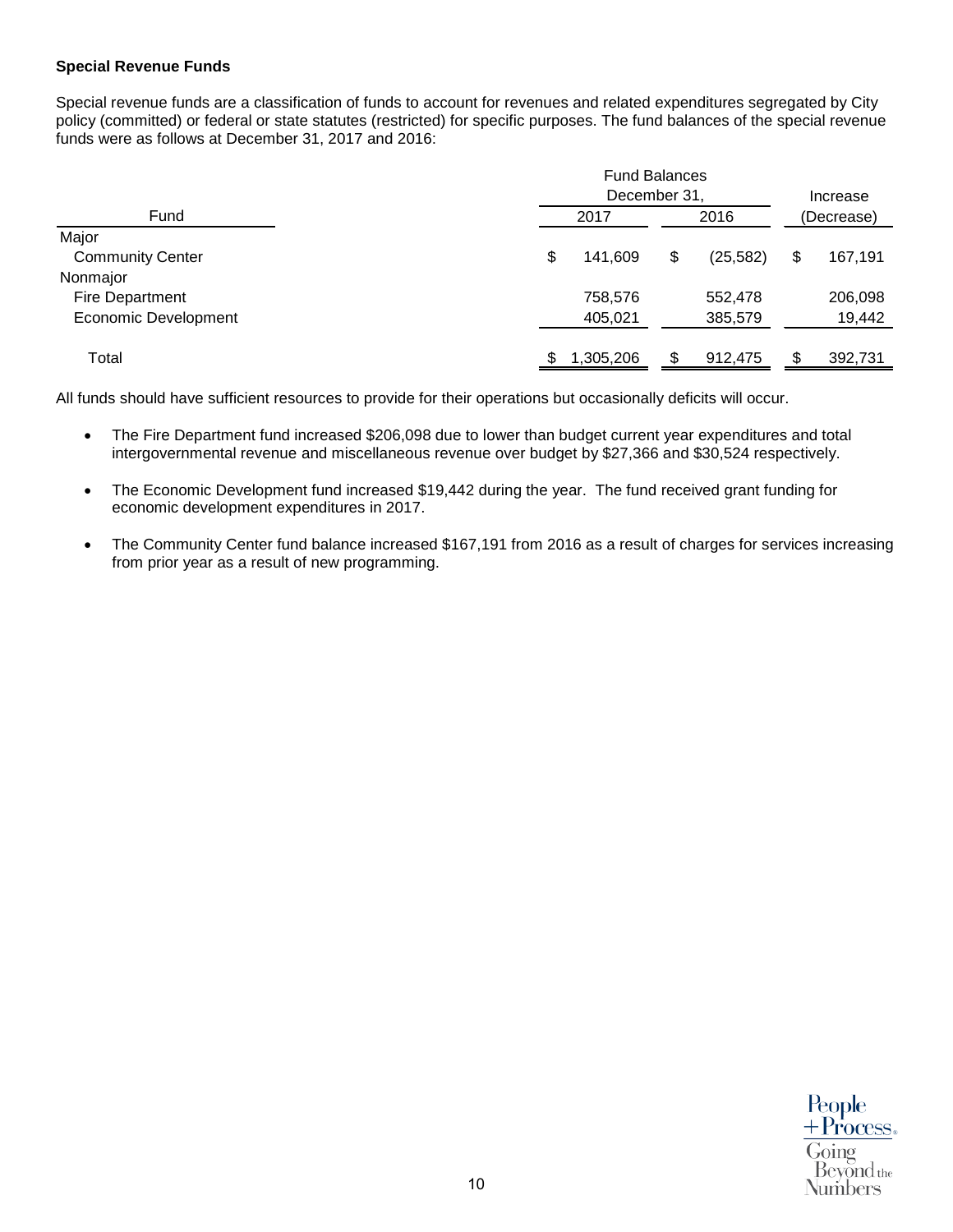# **Debt Service Funds**

Debt Service funds are a type of governmental fund to account for the accumulation of resources for the payment of interest and principal on debt (other than enterprise fund debt).

Debt Service funds may have one or a combination of the following revenue sources pledged to retire debt as follows:

- Property taxes Primarily for general City benefit projects such as streets and municipal buildings. Property taxes may also be used to fund special assessment bonds which are not fully assessed.
- Capitalized interest portion of bond proceeds After the sale of bonds, the project may not produce revenue (tax increments or special assessments) for a period of one to two years. Bonds are issued with this timing difference considered in the form of capitalized interest.
- Special assessments Charges to benefited properties for various improvements.

In addition to the above pledged assets, other funding sources may be received by Debt Service funds as follows:

- Residual project proceeds from the related capital projects fund
- Investment earnings
- State or federal grants
- Transfers from other funds

The following is a recap of the various Debt Service fund assets and the related bond principal outstanding:

| Debt Description                                                                        |   | Cash<br><b>Balance</b> |   | Total<br>Assets    | <b>Bonds</b><br>Outstanding | Year of<br>Maturity  |
|-----------------------------------------------------------------------------------------|---|------------------------|---|--------------------|-----------------------------|----------------------|
| G.O. Fire Station Refunding Bonds, Series 2011A<br>G.O. Improvement Bonds, Series 2010A | S | 209.637<br>350,298     | S | 289.637<br>993,832 | 400.000<br>1,250,000        | 02/01/19<br>02/01/26 |
| Total                                                                                   |   | 559,935                |   | 1,283,469          | ,650,000                    |                      |

Total Remaining Interest Payments \$ 258,168

**Debt Service Scheduled Principal and Interest for the Next Nine Years**



People  $+$  Process.  $Going$  $\operatorname{Bevond}$  the Numbers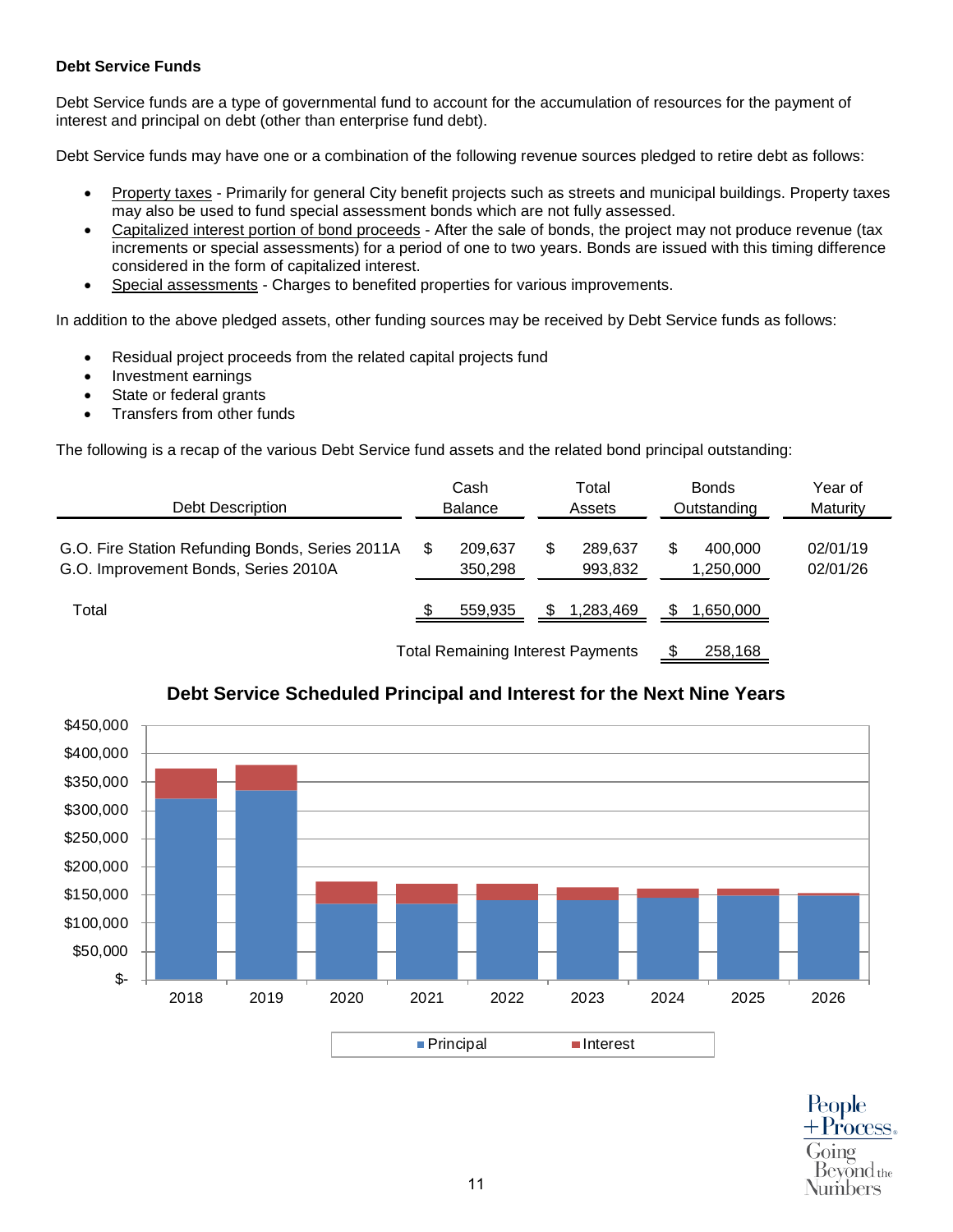# **Capital Projects Funds**

The capital projects funds are used to account for and report financial resources that are restricted, committed, or assigned to expenditure for capital outlays, including the acquisition or construction of capital facilities and other capital assets not being financed by proprietary funds. The fund balances of capital projects funds were as follows at December 31, 2017 and 2016:

|                                                     | <b>Fund Balances</b> |                  |                  |
|-----------------------------------------------------|----------------------|------------------|------------------|
|                                                     |                      | December 31,     | Increase         |
| Fund                                                | 2017                 | 2016             | (Decrease)       |
| Major                                               |                      |                  |                  |
| <b>Revolving Capital</b>                            | 7,062,684<br>\$      | 7,528,688<br>\$. | \$<br>(466,004)  |
| Nonmajor                                            |                      |                  |                  |
| <b>Trunk Facilities</b>                             | 223.414              | 221,460          | 1,954            |
| <b>Biofuels</b>                                     | (258)                |                  | (258)            |
| 2011 Industrial Park Street and Utility Improvement | 928,236              | 920,117          | 8,119            |
| Fossum Fields Road Pedestrian Path                  | 52,464               | 50,264           | 2,200            |
| Total                                               | 8,266,540            | 8,720,529<br>S   | (453,989)<br>\$. |

The City has done well monitoring the status of outstanding capital project funds, identifying financing to eliminate deficits and closing those that are complete. We recommend the City continue to evaluate the status of each fund annually.

The Revolving Capital fund decreased \$466,004 due increased capital expenditures in the current year exceeding current year resources from grants, intergovernmental, and transfers in.

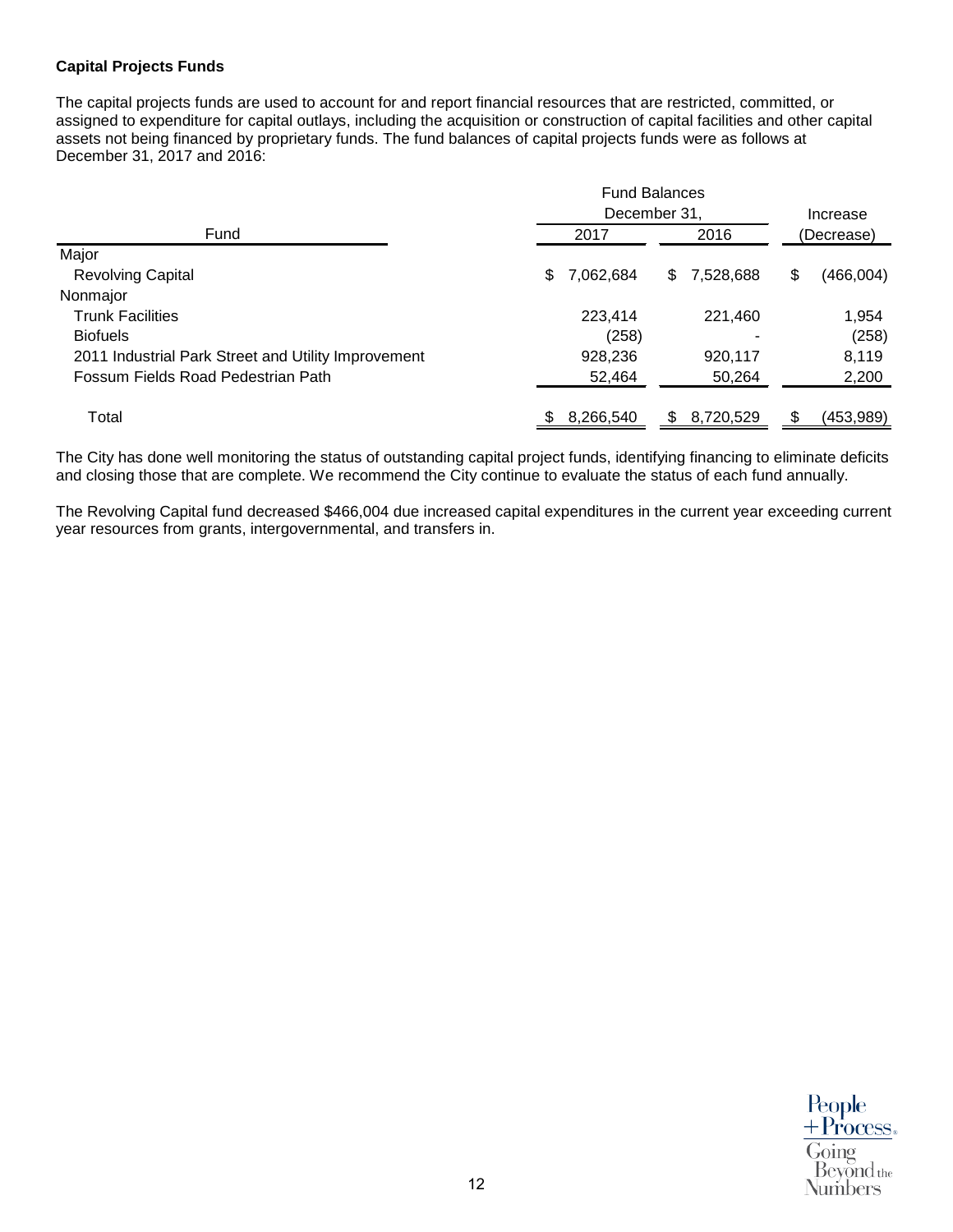# **Enterprise Funds**

Enterprise funds are used to account for operations that are financed and operated in a manner similar to private business enterprises-where the intent is that the costs of providing goods or services to the general public on a continuing basis be financed or recovered primarily through user charges. The results of the operations in terms of cash flow and the breakdown of the cash balances for the past four years are as follows:



**Water Fund Cash Flows** 

# **Water Fund Cash Balances**



People<br>+Process. Going  $\operatorname{Bevond}$ <sub>the</sub> Numbers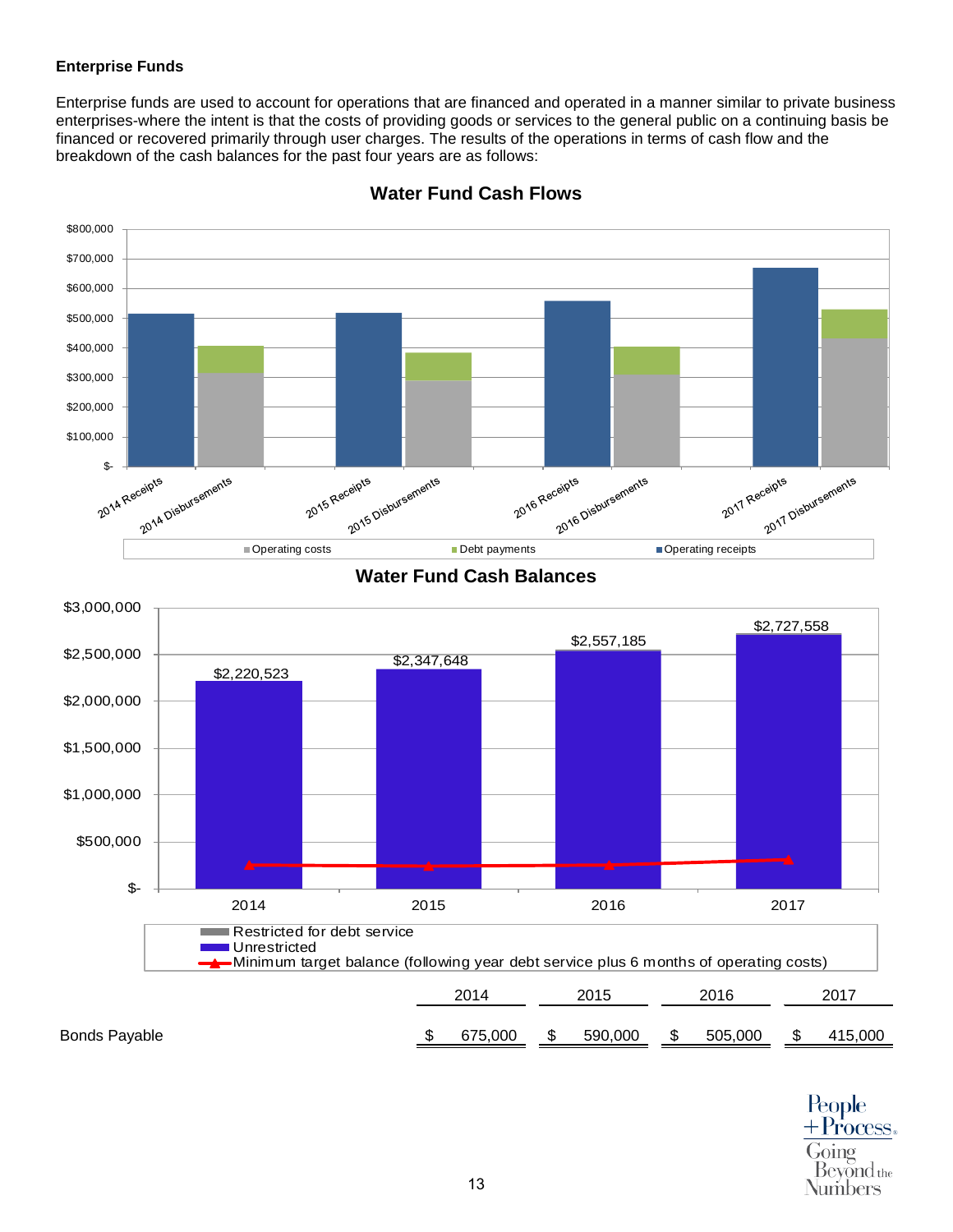

# **Sewer Fund Cash Balances**

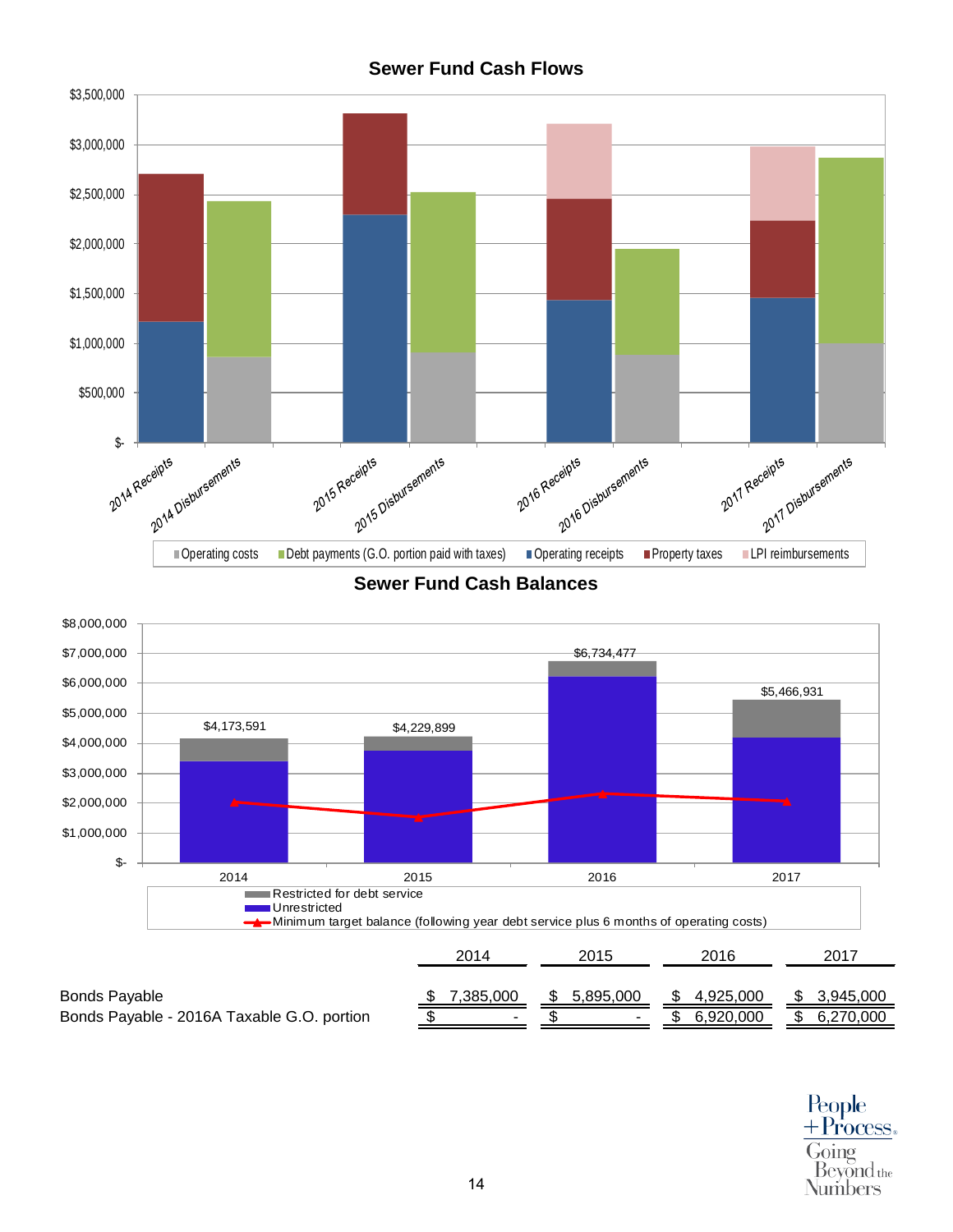# **Golf Course Operations**

|                                    |                        | 2015         | 2016          |           | 2017            |           |  |
|------------------------------------|------------------------|--------------|---------------|-----------|-----------------|-----------|--|
|                                    | Total                  | Percent      | Total         | Percent   | Total           | Percent   |  |
| <b>Merchandise Sales</b>           | 395,910<br>\$          | 37.8<br>$\%$ | \$<br>599,321 | 51.2 %    | \$<br>588,816   | 47.8 %    |  |
| Cost of Sales                      | (188, 821)             | (18.0)       | (222, 560)    | (19.0)    | (239, 687)      | (19.5)    |  |
| Gross profit                       | 207,089                | 19.8         | 376,761       | 32.2      | 349,129         | 28.3      |  |
| <b>Operating Revenues</b>          | 652,288                | 62.2         | 571,697       | 48.8      | 642,727         | 52.2      |  |
| <b>Operating Expenses</b>          | (1,050,993)            | (100.3)      | (1,002,658)   | (85.6)    | (1, 169, 888)   | (95.0)    |  |
| Depreciation                       | (212,600)              | (20.3)       | (166, 620)    | (14.2)    | (155,083)       | (12.6)    |  |
| Operating loss                     | (404, 216)             | (38.6)       | (220, 820)    | (18.8)    | (333, 115)      | (27.1)    |  |
| Nonoperating                       |                        |              |               |           |                 |           |  |
| Revenues (Expenses)                | (635)                  | (0.1)        | 99,865        | 8.5       | 24,245          | 2.0       |  |
| Interest Expense                   | (8, 819)               | (0.8)        | (6, 925)      | (0.6)     | (1, 393)        | (0.1)     |  |
| <b>Loss Before Transfers</b>       | (413, 670)             | (39.5)       | (127, 880)    | (10.9)    | (310, 263)      | (25.2)    |  |
| Transfers In                       | 241,000                | 23.0         | 89,826        | 7.7       | 150,000         | 12.2      |  |
| <b>Transfers of Capital Assets</b> | 64,219                 | 6.1          |               |           | 133,898         | 10.9      |  |
| Change in Fund Net Position \$     | (108, 451)             | $(10.4)$ %   | (38,054)<br>S | $(3.2)$ % | (26, 365)<br>-S | $(2.1)$ % |  |
| Cash and Temporary                 |                        |              |               |           |                 |           |  |
| Investments                        | 10,272<br><sup>8</sup> |              | 2,609         |           | 26,638          |           |  |
| Capital Lease Payable              | 206,061<br>\$          |              | 44,414<br>\$  |           | 12,032<br>\$    |           |  |

# **Golf Fund Cash Flows**



Operating receipts (blue) were not sufficient to cover operating costs (grey) and debt payments (green) in any of the prior four years. The Golf Course continues to operate at a loss. The City should continue to monitor rates by completing annual cash flow projections. The City is currently reviewing a variety of funding/operating options for the future of the golf course. The increase in operating expenses in 2017 was mostly attributed to the People adjustment for pension expense (\$35K) and irrigation maintenance (\$25K).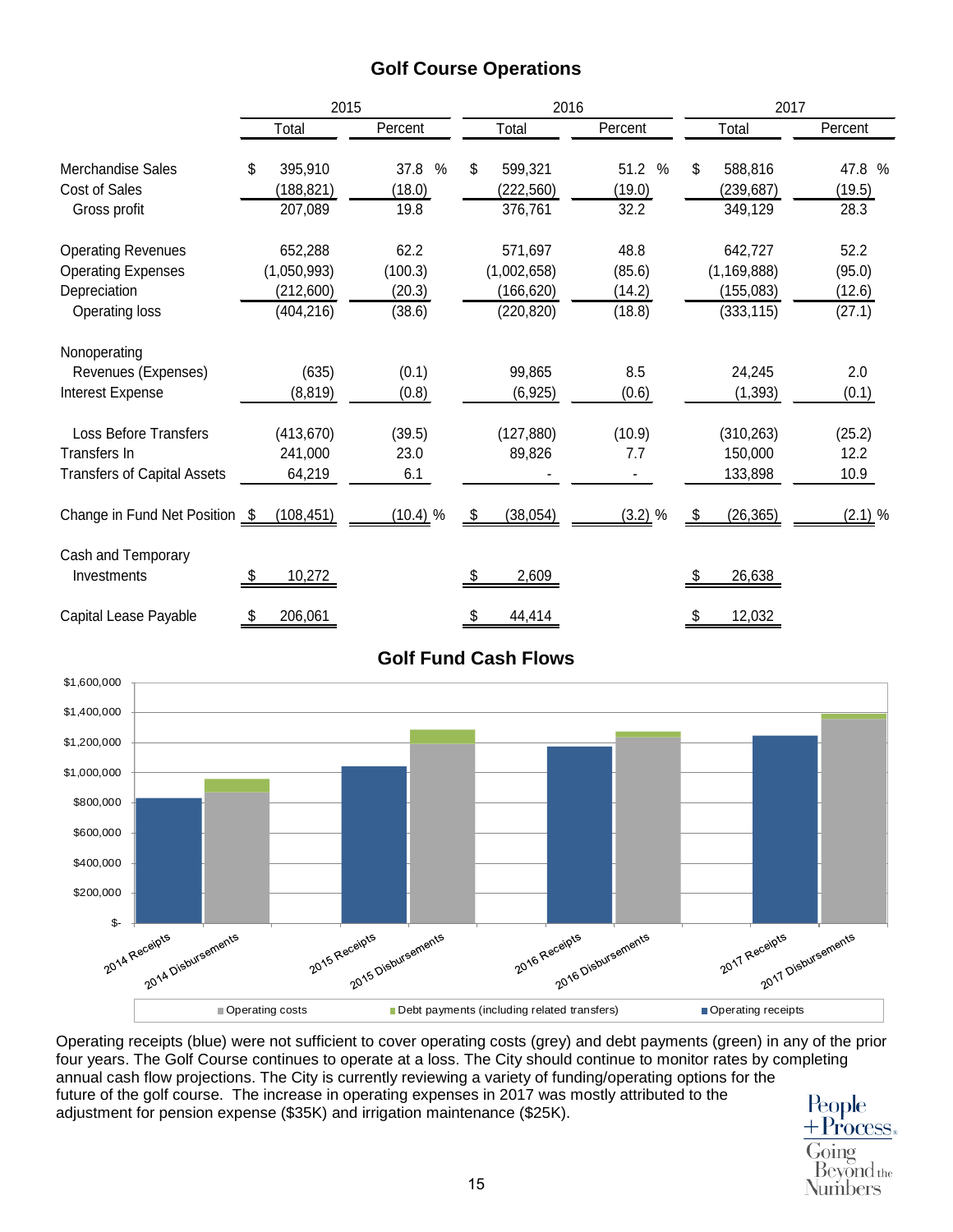# **Ratio Analysis**

The following captures a few ratios from the City's financial statements that give some additional information for trend and peer group analysis. The peer group average is derived from information we have requested from the Office of the State Auditor for Cities of the 4th class (2,500 to 10,000). The majority of these ratios facilitate the use of economic resources focus and accrual basis of accounting at the government-wide level. A combination of liquidity (ability to pay its most immediate obligations), solvency (ability to pay its long-term obligations), funding (comparison of financial amounts and economic indicators to measure changes in financial capacity over time) and common-size (comparison of financial data with other cities) ratios are shown below.

| Ratio                                                     | Calculation                                                                        | Source             | 2014                    | 2015                   | 2016                   | 2017               |
|-----------------------------------------------------------|------------------------------------------------------------------------------------|--------------------|-------------------------|------------------------|------------------------|--------------------|
| Debt to Assets                                            | Total liabilities/total assets                                                     | Government-wide    | 15%<br>32%              | 15%<br>34%             | 15%<br>34%             | 11% *<br>N/A       |
| Debt Service Coverage                                     | Net cash provided by operations/ Enterprise funds<br>enterprise fund debt payments |                    | 113%<br>114%            | 146%<br>119%           | 143%<br>105%           | 118%<br>N/A        |
| Debt Per Capita                                           | Bonded debt/population                                                             | Government-wide    | \$2,288<br>\$2,506      | \$1,869<br>\$2,517     | \$1,572<br>\$2,068     | $$1,257$ *<br>N/A  |
| <b>Taxes Per Capita</b>                                   | Tax revenues/population                                                            | Government-wide    | \$1,135<br>\$<br>484    | \$1,270<br>\$<br>510   | \$1,315<br>\$<br>510   | \$1,460<br>N/A     |
| Current Expenditures Per Capita Governmental fund current | expenditures/population                                                            | Governmental funds | \$<br>821<br>\$<br>674  | \$<br>823<br>\$<br>688 | \$<br>886<br>\$<br>725 | \$<br>1,039<br>N/A |
| Capital Expenditures Per Capita Governmental fund capital | outlay/population                                                                  | Governmental funds | \$.<br>352<br>\$<br>320 | \$<br>287<br>\$<br>354 | \$<br>390<br>\$<br>338 | \$<br>618<br>N/A   |
| Capital Assets % Left to<br>Depreciate - Governmental     | Net capital assets/<br>gross capital assets                                        | Government-wide    | 56%<br>63%              | 54%<br>63%             | 52%<br>61%             | 52%<br>N/A         |
| Capital Assets % Left to<br>Depreciate - Business-type    | Net capital assets/<br>gross capital assets                                        | Government-wide    | 70%<br>61%              | 68%<br>61%             | 70%<br>60%             | 68%<br>N/A         |

Represents the City of Becker

*Peer Group Ratio*

**\*** *Excluded \$6,270,000 in bonds paid 100 percent by industrial customer.*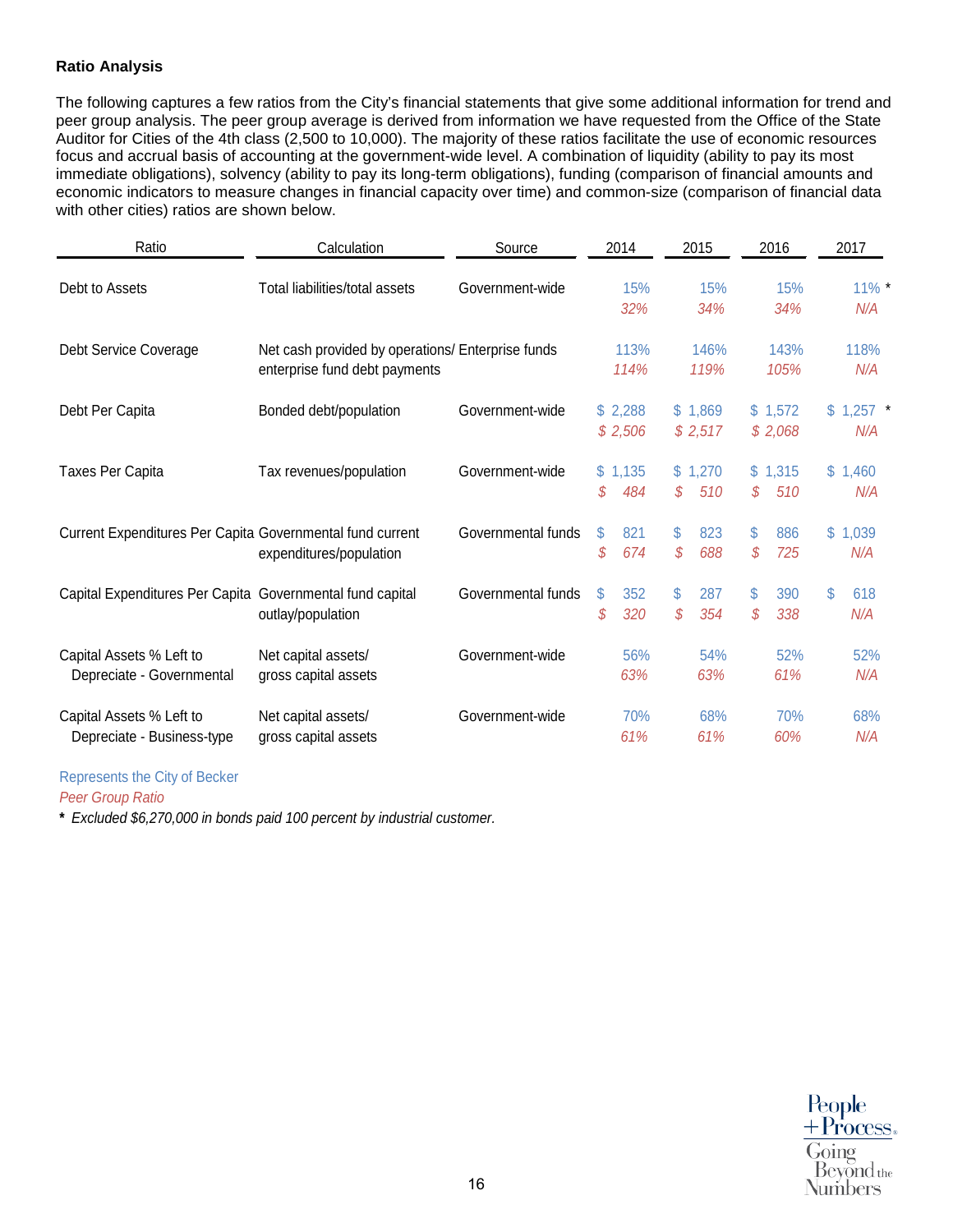## **Debt-to-Assets Leverage Ratio (Solvency Ratio)**

The debt-to-assets leverage ratio is a comparison of a city's total liabilities to its total assets or the percentage of total assets that are provided by creditors. It indicates the degree to which the City's assets are financed through borrowings and other long-term obligations (i.e. a ratio of 50 percent would indicate half of the assets are financing with outstanding debt).

### **Debt Service Coverage Ratio (Solvency Ratio)**

The debt coverage ratio is a comparison of cash generated by operations to total debt service payments (principal and interest) of enterprise funds. This ratio indicates if there are sufficient cash flows from operations to meet debt service obligations. Except in cases where other nonoperating revenues (i.e. taxes, assessments, transfers from other funds, etc.) are used to fund debt service payments, an acceptable ratio would be above 100 percent.

#### **Bonded Debt per Capita (Funding Ratio)**

This dollar amount is arrived at by dividing the total bonded debt by the population of the City and represents the amount of bonded debt obligation for each citizen of the City at the end of the year. The higher the amount, the more resources are needed in the future to retire these obligations through taxes, assessments or user fees.

### **Taxes per Capita (Funding Ratio)**

This dollar amount is arrived at by dividing the total tax revenues by the population of the City and represents the amount of taxes for each citizen of the City for the year. The higher this amount is, the more reliant the City is on taxes to fund its operations.

### **Current Expenditures per Capita (Funding Ratio)**

This dollar amount is arrived at by dividing the total current governmental expenditures by the population of the City and represents the amount of governmental expenditure for each citizen of the City during the year. Since this is generally based on ongoing expenditures, we would expect consistent annual per capita results.

# **Capital Expenditures per Capita (Funding Ratio)**

This dollar amount is arrived at by dividing the total governmental capital outlay expenditures by the population of the City and represents the amount of capital expenditure for each citizen of the City during the year. Since projects are not always recurring, the per capita amount will fluctuate from year to year.

#### **Capital Assets Percentage (Common-size Ratio)**

This percentage represents the percent of governmental or business-type capital assets that are left to be depreciated. The lower this percentage, the older the City's capital assets are and may need major repairs or replacements in the near future. A higher percentage may indicate newer assets being constructed or purchased and may coincide with higher debt ratios or bonded debt per capita.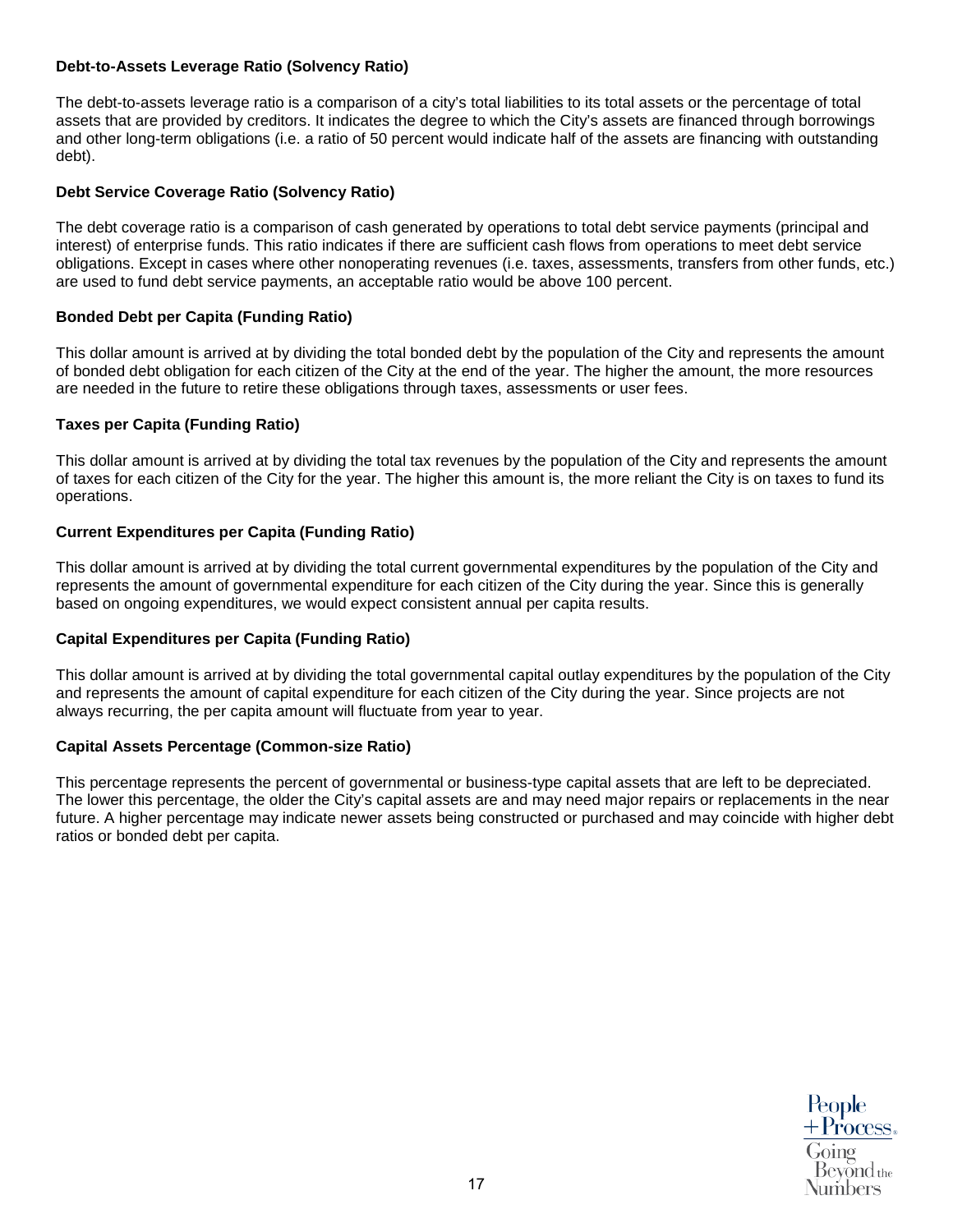# **Future Accounting Standard Changes**

The following Governmental Accounting Standards Board (GASB) Statements have been issued and may have an impact on future City financial statements: (1)

#### **GASB Statement No. 75** - *Accounting and Financial Reporting for Postemployment Benefit Plans Other than Pension*

### **Summary**

The primary objective of this Statement is to improve accounting and financial reporting by state and local governments for postemployment benefits other than pensions (other postemployment benefits or OPEB). It also improves information provided by state and local governmental employers about financial support for OPEB that is provided by other entities. This Statement results from a comprehensive review of the effectiveness of existing standards of accounting and financial reporting for all postemployment benefits (pensions and OPEB) with regard to providing decision-useful information, supporting assessments of accountability and interperiod equity, and creating additional transparency.

This Statement replaces the requirements of Statements No. 45, Accounting and Financial Reporting by Employers for Postemployment Benefits Other than Pensions, as amended, and No. 57, OPEB Measurements by Agent Employers and Agent Multiple-Employer Plans, for OPEB. Statement No. 74, Financial Reporting for Postemployment Benefit Plans Other than Pension Plans, establishes new accounting and financial reporting requirements for OPEB plans.

The scope of this Statement addresses accounting and financial reporting for OPEB that is provided to the employees of state and local governmental employers. This Statement establishes standards for recognizing and measuring liabilities, deferred outflows of resources, deferred inflows of resources, and expense/expenditures. For defined benefit OPEB, this Statement identifies the methods and assumptions that are required to be used to project benefit payments, discount projected benefit payments to their actuarial present value, and attribute that present value to periods of employee service. Note disclosure and required supplementary information requirements about defined benefit OPEB also are addressed.

In addition, this Statement details the recognition and disclosure requirements for employers with payables to defined benefit OPEB plans that are administered through trusts that meet the specified criteria and for employers whose employees are provided with defined contribution OPEB. This Statement also addresses certain circumstances in which a nonemployer entity provides financial support for OPEB of employees of another entity.

In this Statement, distinctions are made regarding the particular requirements depending upon whether the OPEB plans through which the benefits are provided are administered through trusts that meet the following criteria:

- Contributions from employers and nonemployer contributing entities to the OPEB plan and earnings on those contributions are irrevocable.
- OPEB plan assets are dedicated to providing OPEB to plan members in accordance with the benefit terms.
- OPEB plan assets are legally protected from the creditors of employers, nonemployer contributing entities, the OPEB plan administrator, and the plan members.

#### **Effective Date**

This Statement is effective for fiscal years beginning after June 15, 2017. Earlier application is encouraged.

# **How the Changes in This Statement Will Improve Financial Reporting**

The requirements of this Statement will improve the decision-usefulness of information in employer and governmental nonemployer contributing entity financial reports and will enhance its value for assessing accountability and interperiod equity by requiring recognition of the entire OPEB liability and a more comprehensive measure of OPEB expense. Decision-usefulness and accountability also will be enhanced through new note disclosures and required supplementary information, as follows:

- More robust disclosures of assumptions will allow for better informed assessments of the reasonableness of OPEB measurements.
- Explanations of how and why the OPEB liability changed from year to year will improve transparency.

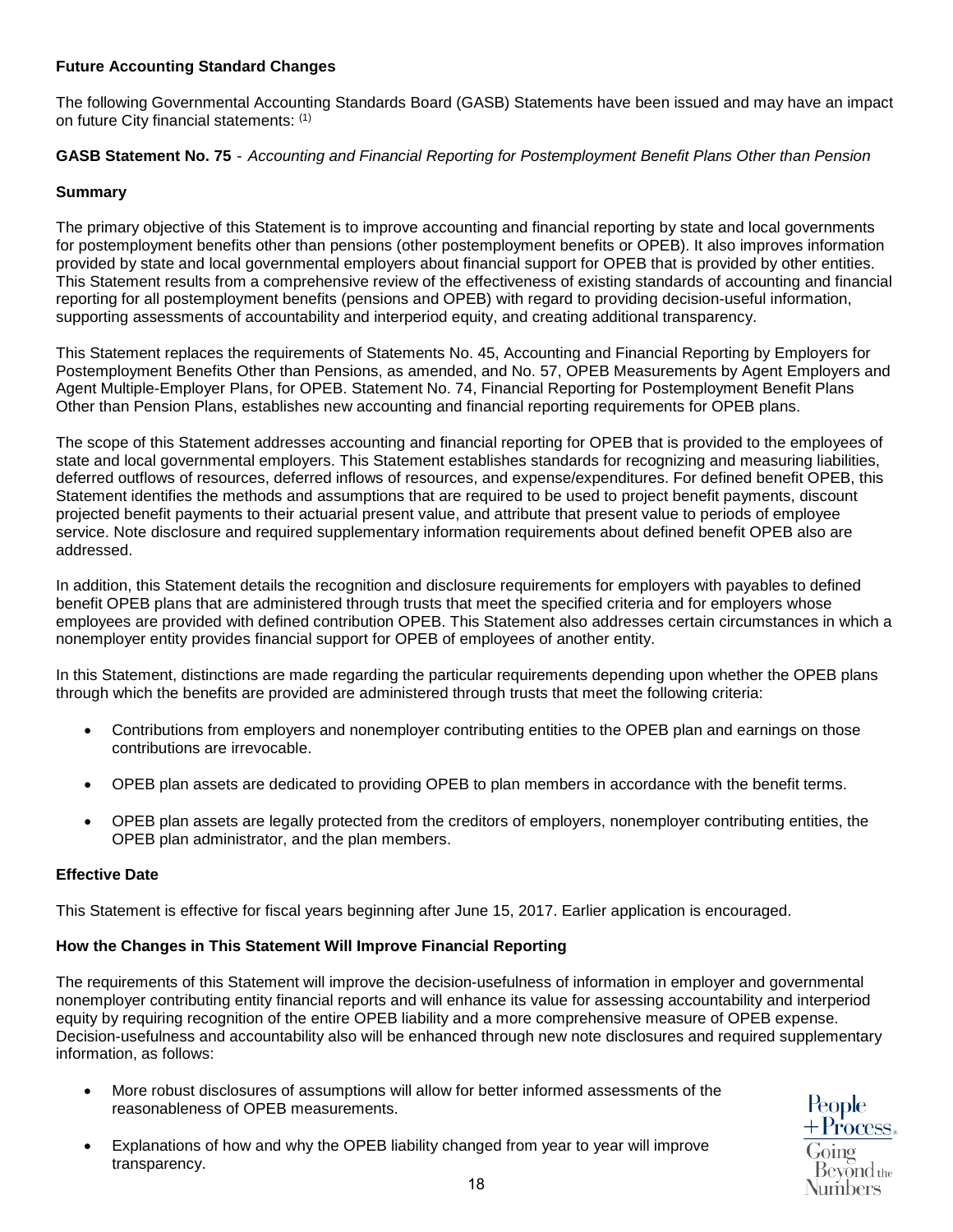- The summary OPEB liability information, including ratios, will offer an indication of the extent to which the total OPEB liability is covered by resources held by the OPEB plan, if any.
- For employers that provide benefits through OPEB plans that are administered through trusts that meet the specified criteria, the contribution schedules will provide measures to evaluate decisions related to contributions.

The consistency, comparability, and transparency of the information reported by employers and governmental nonemployer contributing entities about OPEB transactions will be improved by requiring:

- The use of a discount rate that considers the availability of the OPEB plan's fiduciary net position associated with the OPEB of current active and inactive employees and the investment horizon of those resources, rather than utilizing only the long-term expected rate of return regardless of whether the OPEB plan's fiduciary net position is projected to be sufficient to make projected benefit payments and is expected to be invested using a strategy to achieve that return.
- A single method of attributing the actuarial present value of projected benefit payments to periods of employee service, rather than allowing a choice among six methods with additional variations.
- Immediate recognition in OPEB expense, rather than a choice of recognition periods, of the effects of changes of benefit terms.
- Recognition of OPEB expense that incorporates deferred outflows of resources and deferred inflows of resources related to OPEB over a defined, closed period, rather than a choice between an open or closed period.

### **GASB Statement No. 83 -** *Certain Asset Retirement Obligations*

### **Summary**

This Statement addresses accounting and financial reporting for certain asset retirement obligations (AROs). An ARO is a legally enforceable liability associated with the retirement of a tangible capital asset. A government that has legal obligations to perform future asset retirement activities related to its tangible capital assets should recognize a liability based on the guidance in this Statement.

This Statement establishes criteria for determining the timing and pattern of recognition of a liability and a corresponding deferred outflow of resources for AROs. This Statement requires that recognition occur when the liability is both incurred and reasonably estimable. The determination of when the liability is incurred should be based on the occurrence of external laws, regulations, contracts, or court judgments, together with the occurrence of an internal event that obligates a government to perform asset retirement activities. Laws and regulations may require governments to take specific actions to retire certain tangible capital assets at the end of the useful lives of those capital assets, such as decommissioning nuclear reactors and dismantling and removing sewage treatment plants. Other obligations to retire tangible capital assets may arise from contracts or court judgments. Internal obligating events include the occurrence of contamination, placing into operation a tangible capital asset that is required to be retired, abandoning a tangible capital asset before it is placed into operation, or acquiring a tangible capital asset that has an existing ARO.

This Statement requires the measurement of an ARO to be based on the best estimate of the current value of outlays expected to be incurred. The best estimate should include probability weighting of all potential outcomes, when such information is available or can be obtained at reasonable cost. If probability weighting is not feasible at reasonable cost, the most likely amount should be used. This Statement requires that a deferred outflow of resources associated with an ARO be measured at the amount of the corresponding liability upon initial measurement.

This Statement requires the current value of a government's AROs to be adjusted for the effects of general inflation or deflation at least annually. In addition, it requires a government to evaluate all relevant factors at least annually to determine whether the effects of one or more of the factors are expected to significantly change the estimated asset retirement outlays. A government should remeasure an ARO only when the result of the evaluation indicates there is a significant change in the estimated outlays. The deferred outflows of resources should be reduced and recognized as outflows of resources (for example, as an expense) in a systematic and rational manner People over the estimated useful life of the tangible capital asset.

+ Process. <del>,</del>oing Bevond<sub>the</sub> Numbers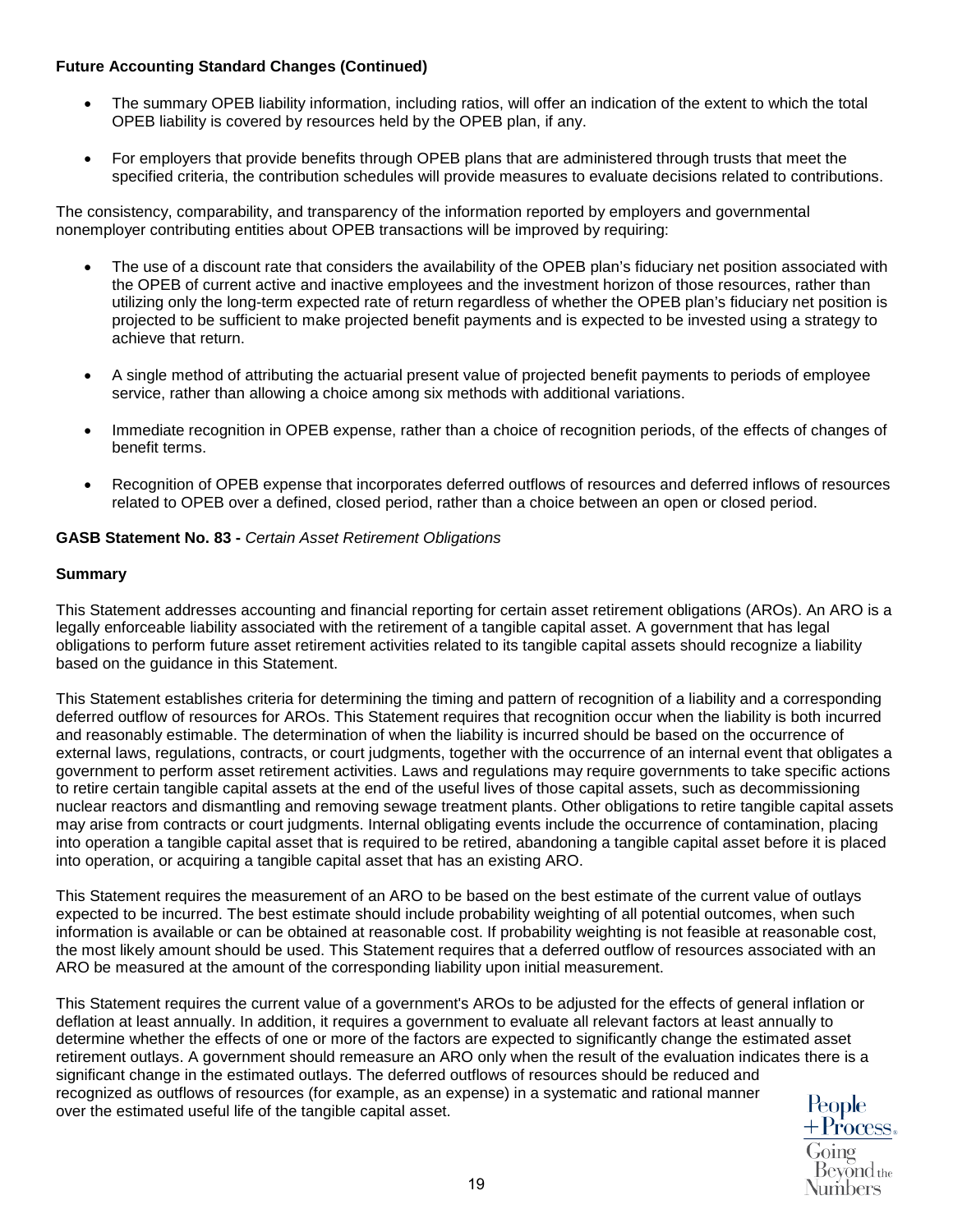A government may have a minority share (less than 50 percent) of ownership interest in a jointly owned tangible capital asset in which a nongovernmental entity is the majority owner and reports its ARO in accordance with the guidance of another recognized accounting standards setter. Additionally, a government may have a minority share of ownership interest in a jointly owned tangible capital asset in which no joint owner has a majority ownership, and a nongovernmental joint owner that has operational responsibility for the jointly owned tangible capital asset reports the associated ARO in accordance with the guidance of another recognized accounting standards setter. In both situations, the government's minority share of an ARO should be reported using the measurement produced by the nongovernmental majority owner or the nongovernmental minority owner that has operational responsibility, without adjustment to conform to the liability measurement and recognition requirements of this Statement.

In some cases, governments are legally required to provide funding or other financial assurance for their performance of asset retirement activities. This Statement requires disclosure of how those funding and assurance requirements are being met by a government, as well as the amount of any assets restricted for payment of the government's AROs, if not separately displayed in the financial statements.

This Statement also requires disclosure of information about the nature of a government's AROs, the methods and assumptions used for the estimates of the liabilities, and the estimated remaining useful life of the associated tangible capital assets. If an ARO (or portions thereof) has been incurred by a government but is not yet recognized because it is not reasonably estimable, the government is required to disclose that fact and the reasons therefor. This Statement requires similar disclosures for a government's minority shares of AROs.

# **Effective Date**

The requirements of this Statement are effective for reporting periods beginning after June 15, 2018. Earlier application is encouraged.

# **How the Changes in This Statement Will Improve Financial Reporting**

This Statement will enhance comparability of financial statements among governments by establishing uniform criteria for governments to recognize and measure certain AROs, including obligations that may not have been previously reported. This Statement also will enhance the decision-usefulness of the information provided to financial statement users by requiring disclosures related to those AROs.

# **GASB Statement No. 84 -** *Fiduciary Activities*

# **Summary**

The objective of this Statement is to improve guidance regarding the identification of fiduciary activities for accounting and financial reporting purposes and how those activities should be reported.

This Statement establishes criteria for identifying fiduciary activities of all state and local governments. The focus of the criteria generally is on (1) whether a government is controlling the assets of the fiduciary activity and (2) the beneficiaries with whom a fiduciary relationship exists. Separate criteria are included to identify fiduciary component units and postemployment benefit arrangements that are fiduciary activities.

An activity meeting the criteria should be reported in a fiduciary fund in the basic financial statements. Governments with activities meeting the criteria should present a statement of fiduciary net position and a statement of changes in fiduciary net position. An exception to that requirement is provided for a business-type activity that normally expects to hold custodial assets for three months or less.

This Statement describes four fiduciary funds that should be reported, if applicable: (1) pension (and other employee benefit) trust funds, (2) investment trust funds, (3) private-purpose trust funds, and (4) custodial funds. Custodial funds generally should report fiduciary activities that are not held in a trust or equivalent arrangement that meets specific criteria.

> People - Process.  $\frac{1}{2}$ oing Bevond<sub>the</sub> Numbers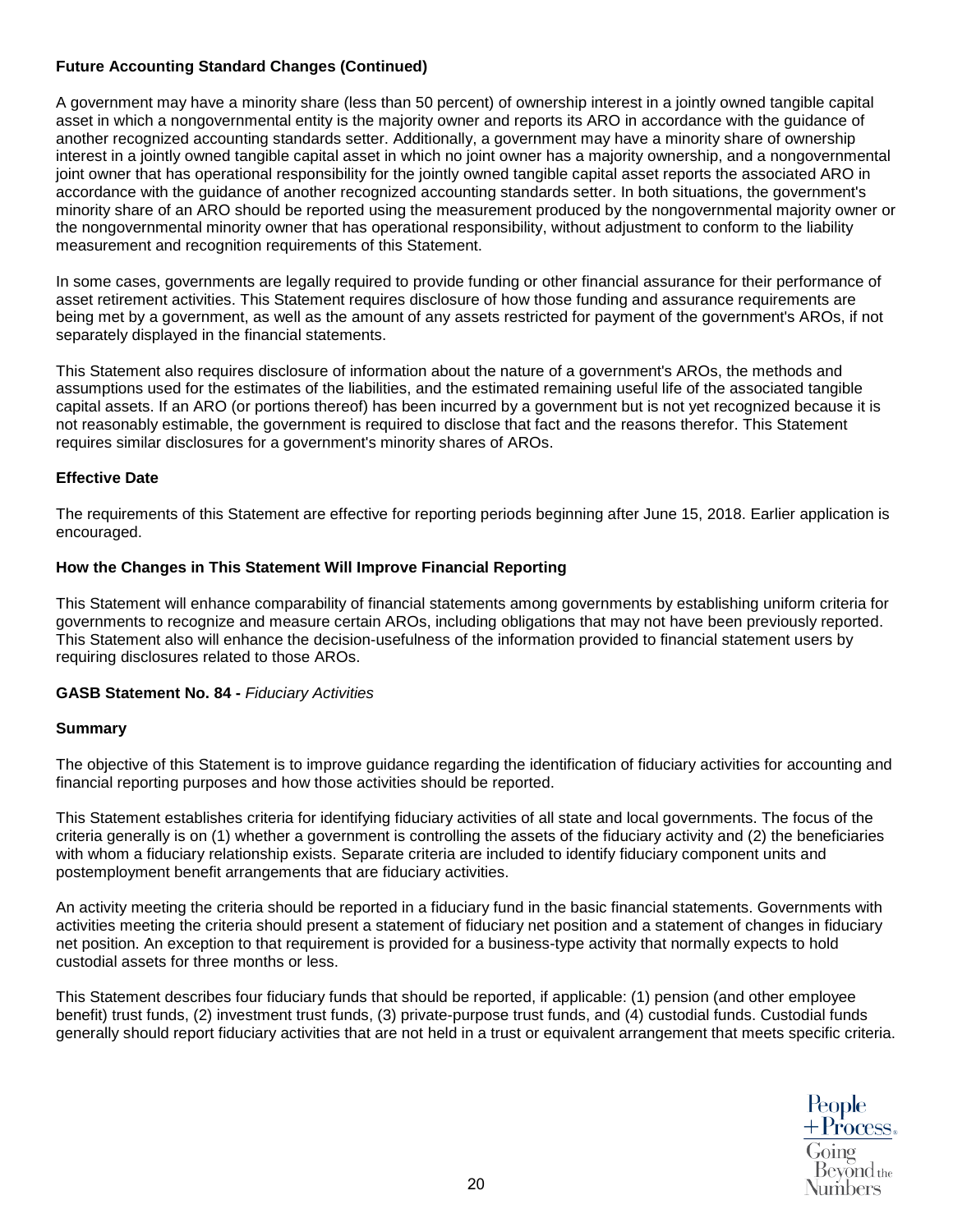A fiduciary component unit, when reported in the fiduciary fund financial statements of a primary government, should combine its information with its component units that are fiduciary component units and aggregate that combined information with the primary government's fiduciary funds.

This Statement also provides for recognition of a liability to the beneficiaries in a fiduciary fund when an event has occurred that compels the government to disburse fiduciary resources. Events that compel a government to disburse fiduciary resources occur when a demand for the resources has been made or when no further action, approval, or condition is required to be taken or met by the beneficiary to release the assets.

### **Effective Date**

The requirements of this Statement are effective for reporting periods beginning after December 15, 2018. Earlier application is encouraged.

### **How the Changes in This Statement Will Improve Financial Reporting**

The requirements of this Statement will enhance consistency and comparability by (1) establishing specific criteria for identifying activities that should be reported as fiduciary activities and (2) clarifying whether and how business-type activities should report their fiduciary activities. Greater consistency and comparability enhances the value provided by the information reported in financial statements for assessing government accountability and stewardship.

## **GASB Statement No. 85 -** *Omnibus 2017*

### **Summary**

The objective of this Statement is to address practice issues that have been identified during implementation and application of certain GASB Statements. This Statement addresses a variety of topics including issues related to blending component units, goodwill, fair value measurement and application, and postemployment benefits (pensions and other postemployment benefits [OPEB]). Specifically, this Statement addresses the following topics:

- Blending a component unit in circumstances in which the primary government is a business-type activity that reports in a single column for financial statement presentation
- Reporting amounts previously reported as goodwill and "negative" goodwill
- Classifying real estate held by insurance entities
- Measuring certain money market investments and participating interest-earning investment contracts at amortized cost
- Timing of the measurement of pension or OPEB liabilities and expenditures recognized in financial statements prepared using the current financial resources measurement focus
- Recognizing on-behalf payments for pensions or OPEB in employer financial statements
- Presenting payroll-related measures in required supplementary information for purposes of reporting by OPEB plans and employers that provide OPEB
- Classifying employer-paid member contributions for OPEB
- Simplifying certain aspects of the alternative measurement method for OPEB
- Accounting and financial reporting for OPEB provided through certain multiple-employer defined benefit OPEB plans.

#### **Effective Date**

The requirements of this Statement are effective for reporting periods beginning after June 15, 2017. Earlier application is encouraged.

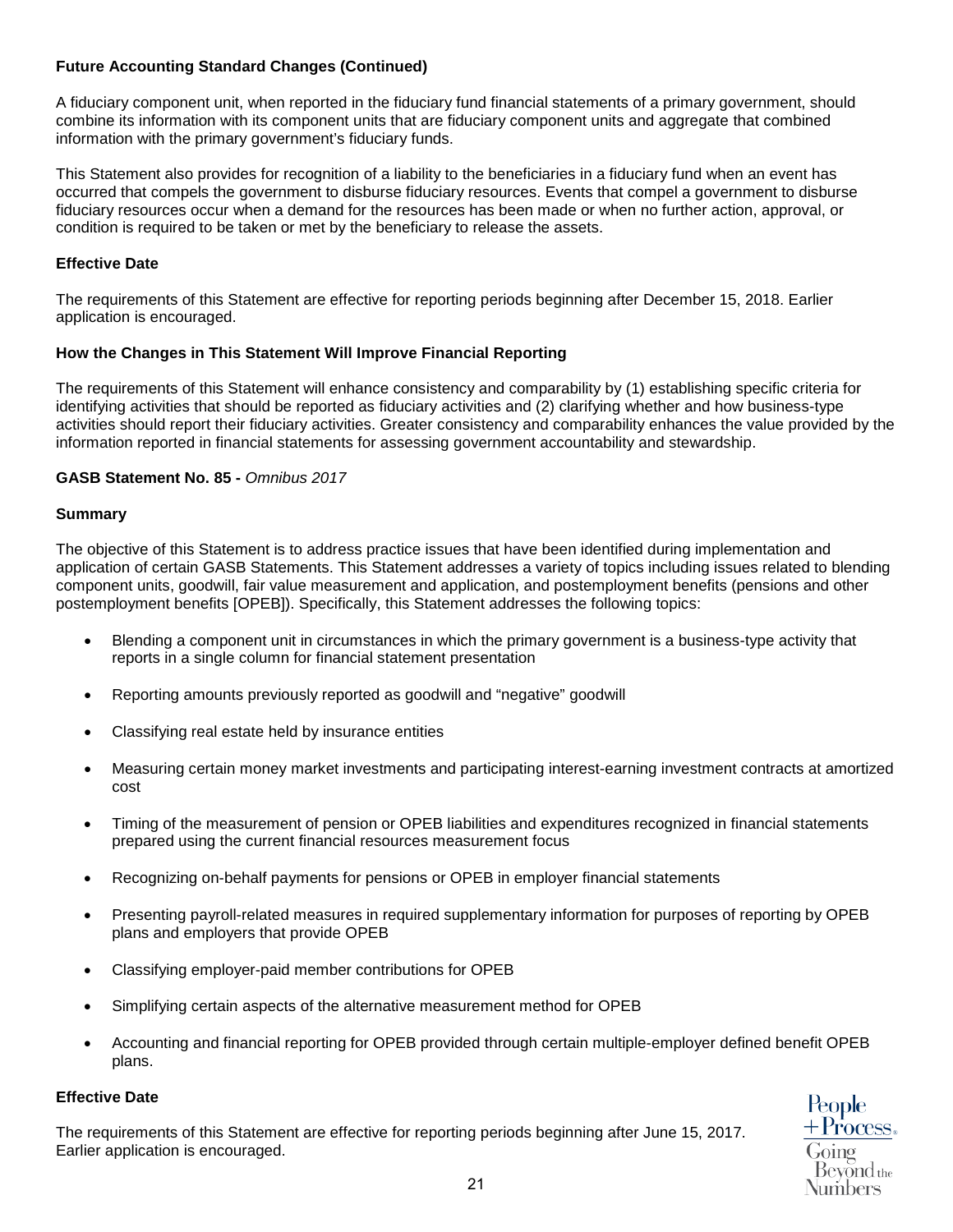# **How the Changes in This Statement Will Improve Financial Reporting**

The requirements of this Statement will enhance consistency in the application of accounting and financial reporting requirements. Consistent reporting will improve the usefulness of information for users of state and local government financial statements.

# **GASB Statement No. 86 -** *Certain Debt Extinguishment Issues*

# **Summary**

The primary objective of this Statement is to improve consistency in accounting and financial reporting for in-substance defeasance of debt by providing guidance for transactions in which cash and other monetary assets acquired with only existing resources - resources other than the proceeds of refunding debt - are placed in an irrevocable trust for the sole purpose of extinguishing debt. This Statement also improves accounting and financial reporting for prepaid insurance on debt that is extinguished and notes to financial statements for debt that is defeased in substance.

# **Effective Date**

The requirements of this Statement are effective for reporting periods beginning after June 15, 2017. Earlier application is encouraged.

### **How the Changes in This Statement Will Improve Accounting and Financial Reporting**

The requirements of this Statement will increase consistency in accounting and financial reporting for debt extinguishments by establishing uniform guidance for derecognizing debt that is defeased in substance, regardless of how cash and other monetary assets placed in an irrevocable trust for the purpose of extinguishing that debt were acquired. The requirements of this Statement also will enhance consistency in financial reporting of prepaid insurance related to debt that has been extinguished. In addition, this Statement will enhance the decision-usefulness of information in notes to financial statements regarding debt that has been defeased in substance.

#### **GASB Statement No. 87 -** *Leases*

#### **Summary**

The objective of this Statement is to better meet the information needs of financial statement users by improving accounting and financial reporting for leases by governments. This Statement increases the usefulness of governments' financial statements by requiring recognition of certain lease assets and liabilities for leases that previously were classified as operating leases and recognized as inflows of resources or outflows of resources based on the payment provisions of the contract. It establishes a single model for lease accounting based on the foundational principle that leases are financings of the right to use an underlying asset. Under this Statement, a lessee is required to recognize a lease liability and an intangible right-to-use lease asset, and a lessor is required to recognize a lease receivable and a deferred inflow of resources, thereby enhancing the relevance and consistency of information about governments' leasing activities.

# **Effective Date and Transition**

The requirements of this Statement are effective for reporting periods beginning after December 15, 2019. Earlier application is encouraged.

Leases should be recognized and measured using the facts and circumstances that exist at the beginning of the period of implementation (or, if applied to earlier periods, the beginning of the earliest period restated). However, lessors should not restate the assets underlying their existing sales-type or direct financing leases. Any residual assets for those leases become the carrying values of the underlying assets.